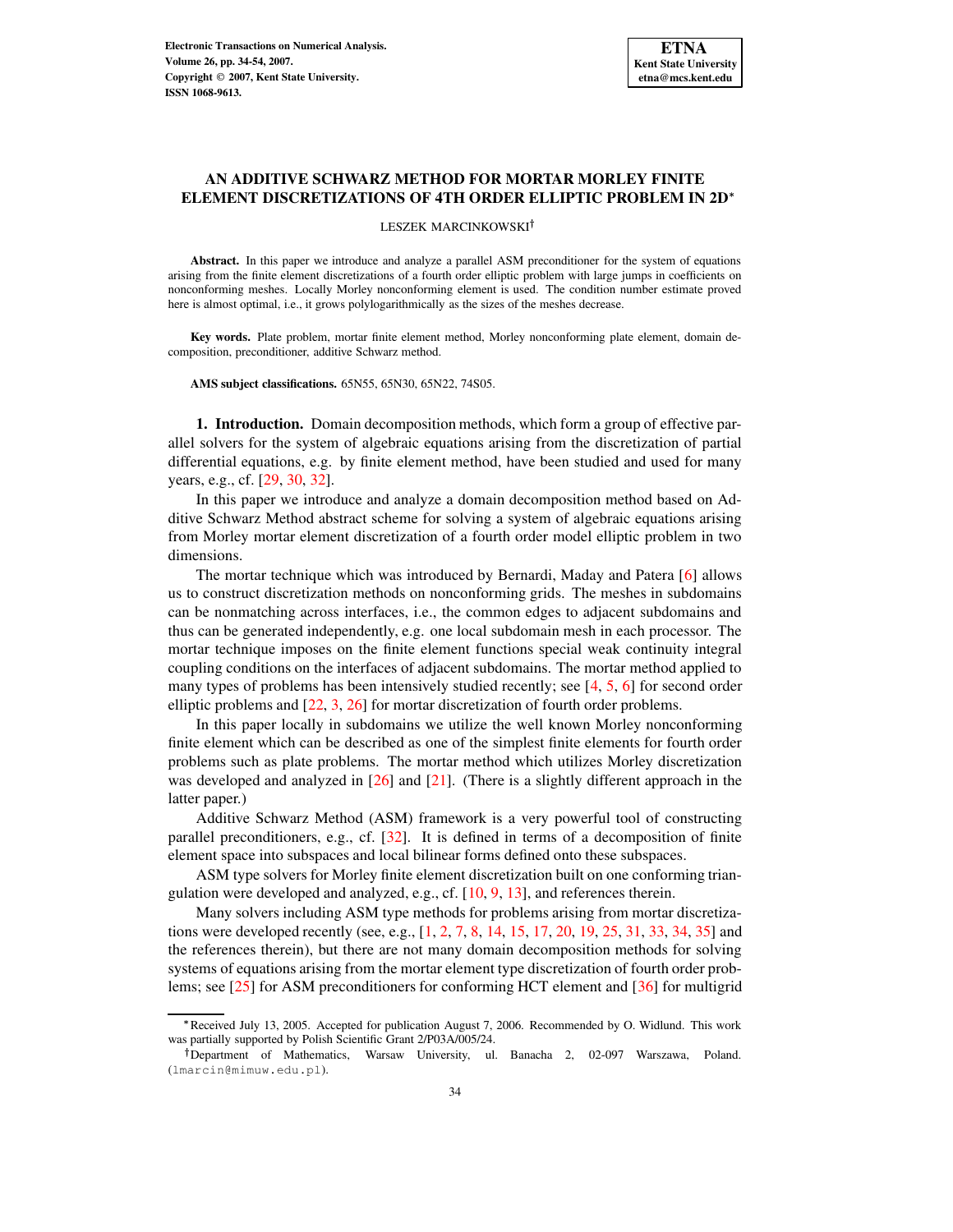**ETNA Kent State University etna@mcs.kent.edu**

## ASM METHOD FOR MORTAR MORLEY PLATE ELEMENT 35

algorithm. The results of these two papers concern fourth order problems with continuous coefficients, and if the ideas contained there are followed in order to construct and analyze analogous algorithms for an elliptic fourth order problem with discontinuous coefficients, then some constants in the estimates would be dependent on jumps of the coefficients, e.g., the coarse grid used in [\[25\]](#page-20-12) is not suitable for the problems with jumps in coefficients even for the case of one conforming mesh.

To our knowledge there are no parallel ASM type methods for mortar Morley discretization or any other mortar discretization with locally nonconforming elements of a fourth order elliptic problem and there are also no algorithms for any mortar discretizations with locally conforming or nonconforming elements for the case of fourth order elliptic problem with discontinuities of coefficients in literature.

The nonconformity of the Morley element leads to lines of proof that are usually much more technical. Simultaneously, the Morley finite element has fewer degrees of freedom than other finite elements. It is important that there is only one degree of freedom related to a crosspoint, i.e., a common vertex to some substructures. This allows us to construct a special coarse space in our ASM method which is suitable for problems with discontinuous coefficients, which is not the case, e.g., in [\[25\]](#page-20-12) where conforming HCT element is considered.

In this paper our domain decomposition method is presented in terms of ASM abstract framework, i.e., we introduce space decomposition into a coarse space and two types of local spaces and bilinear forms defined on these spaces. Then we show an almost optimal condition number estimate which is independent of the jumps of the coefficients, i.e., the number of conjugate gradient iterations is proportional only to  $(1 + \log(H/h))$ , where H and h denote the subdomain sizes and mesh sizes, respectively.

The paper is organized as follows. We introduce the mortar Morley discretization of our model problem in Section [2.](#page-1-0) Section [3](#page-4-0) is devoted to definition of our ASM method. In Section [4](#page-8-0) we introduce and analyze a few necessary technical lemmas and finally in Section [5](#page-16-0) we prove the condition estimate.

In the paper the following notation is used:  $u \approx v$ ,  $x \succ y$  and  $w \prec z$  mean that there exist positive constants  $c$  and  $C$  independent of the parameter of the fine triangulation of any substructure, and the number of subdomains such that

$$
c u \le v \le Cu
$$
,  $x \ge cy$  and  $w \le C z$ , respectively.

<span id="page-1-0"></span>**2. Discrete problem.** Let assume that  $\Omega$  is a polygonal domain in  $\mathbb{R}^2$  and that there exists a decomposition of  $\Omega$  into non-overlapping polygonal subdomains  $\Omega_k$  such that

$$
\overline{\Omega} = \bigcup_{k=1}^{N} \overline{\Omega}_k \text{ with } \Omega_k \cap \Omega_l = \emptyset, \ k \neq l.
$$

The intersection of boundaries of two different subdomains  $\partial\Omega_k \cap \partial\Omega_l$ ,  $k \neq l$ , is either the empty set, a vertex or a common edge. Thus  $\{\Omega_k\}_{k=1}^N$  forms a coarse triangulation of  $\Omega$  with a parameter  $H = \max_k H_k$ , where  $H_k = \text{diam } \Omega_k$ . Let assume the shape regularity of that decomposition in the sense of Section 2, p. 5 in [\[11\]](#page-19-10).

In this paper we consider the following model differential problem: Find  $u^* \in H_0^2(\Omega)$  such that

$$
a(u^*, v) = \int_{\Omega} f v \, dx \quad \forall v \in H_0^2(\Omega),
$$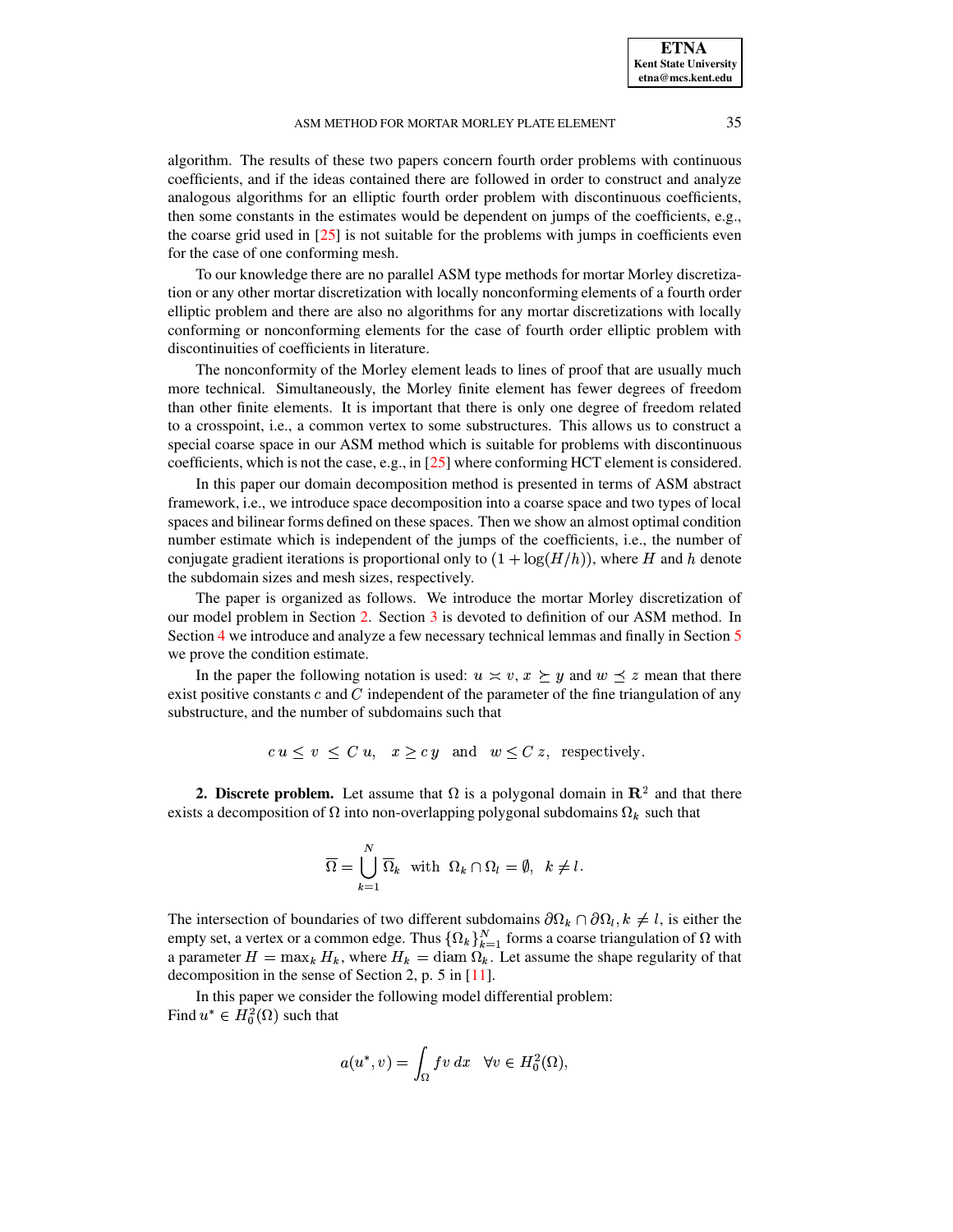where  $f \in L^2(\Omega)$  and

$$
a(u,v)=\sum_{k=1}^N\int_{\Omega_k} \rho_k\left[u_{x_1x_1}v_{x_1x_1}+2\ u_{x_1x_2}v_{x_1x_2}+u_{x_2x_2}v_{x_2x_2}\right]\,dx.
$$

Here

$$
H_0^2(\Omega) = \{ v \in H^2(\Omega) : v = \partial_n v = 0 \text{ on } \partial\Omega \},
$$

 $\partial_n$  is the normal unit derivative outward to  $\partial\Omega$ ,  $\rho_k$  are positive coefficients (arbitrarily large), and  $u_{x_i x_j} := \frac{\partial^2 u}{\partial x_i \partial x}$  for  $i, j$ ticity of the bilinear form  $a(\cdot, \cdot)$  it follows that there exists a unique solution of the problem;  $\frac{\partial^2 u}{\partial x_i \partial x_j}$  for  $i, j = 1, 2$ . From the Lax-Milgram theorem, the continuity and ellipsee, e.g.,  $[12]$  or  $[16]$ .

An important role in mortar discretizations is played by the interface, defined by  $\Gamma = \prod_{k=1}^N \partial \Omega_k \setminus \partial \Omega.$  $\frac{N}{k-1} \overline{\partial \Omega_k \setminus \partial \Omega}.$ 

For each subdomain  $\Omega_k$  we introduce  $T_h(\Omega_k)$  a quasiuniform triangulation with parameter  $h_k = \max(\text{diam }\tau)$  for  $\tau \in T_h(\Omega_k)$  which consists of non-overlapping triangles, cf. [\[12\]](#page-20-18). Note that each common edge to two subdomains  $\Omega_k$  and  $\Omega_l$  called below an interface  $\Gamma_{kl}$  inherits two independent 1-D triangulations:  $T_h^k(\Gamma_{kl})$  - t  $(\Gamma_{kl})$  - the  $h_k$  -one from  $T_h(\Omega_k)$  and  $T_h^l(\Gamma_{kl})$  $(\Gamma_{\nu l})$ - the  $h_l$ -one introduced by  $T_h(\Omega_l)$ .

An important role is also played by two types of nodal points, the vertices of triangles and midpoints of edges of triangles. Let  $A \subset \Omega_i$  e.g. A may be an edge, the boundary or the whole  $\Omega_i$ , then let  $\mathcal{A}_{i,h}^V$ ,  $\mathcal{A}_{i,h}^M$  be sets of all vertices and midpoints, respectively, of elements of  $T_h(\Omega_i)$  which are in A. Of course we drop subscript *i* whenever it does not cause any confusion. E.g., we write  $\Omega_{i,h}^V$  for the set of all vertices of  $T_h(\Omega_i)$ .

We now introduce the mortar method that locally uses the nonconforming Morley el-ement, cf. [\[16\]](#page-20-19). Let the local Morley finite element space  $X_h(\Omega_k)$  be defined as follows, cf. Figure [2.1:](#page-3-0)

$$
X_h(\Omega_k) = \{ v \in L_2(\Omega_k) : v_{|\tau} \in P_2(\tau), v \text{ is continuous at vertices of } \tau \in T_h(\Omega_k) \text{ and } \partial_n v \text{ is continuous at midpoints of edges of } \tau \text{ and}
$$

 $v(p) = \partial_n v(m) = 0$  for a vertex  $p \in \partial \Omega$  and a midpoint  $m \in \partial \Omega$ .

Here and below  $P_k(G)$ ,  $k = 0, 1, 2, \ldots$  is the space of polynomials of degree up to k defined over a domain  $G$ .

The degrees of freedom of the Morley element are given by

$$
\{v(p_1), v(p_2), v(p_3), \partial_n v(m_1), \partial_n v(m_2), \partial_n v(m_3)\}\,,
$$

where  $p_k$  is a vertex of an element and  $m_l$  is the midpoint of an edge of an element, cf. Figure [2.1.](#page-3-0)

Next we can introduce an auxiliary global space  $X_h(\Omega) = \prod_{k=1}^N X_h(\Omega_k)$  with a  $\sum_{k=1}^{N} X_h(\Omega_k)$  with so called broken norms and seminorms:  $||u||_{H_h^s(\Omega)}^2 = \sum_{k=1}^N ||u||_{H_h^s(\Omega_k)}^2$ ,  $|u|_{H_h^s(\Omega)}^2 = \sum_{k=1}^N |u|_{H_h^s(\Omega_k)}^2$ ,<br>where we have  $||u||_{H^s(\Omega_k)}^2 = \sum_{\tau \in T_k(\Omega_k)} ||u||_{H^s(\Omega_k)}^2$  and  $||u||_{H^s(\Omega_k)}^2 = \sum_{\tau \in T_k(\Omega_k)} ||u||_{H^s(\tau)}^2$ ,  $s = 0, 1, 2.$ 

We now choose an open disjoint side of  $\Gamma_{kl} \subset \Gamma \cap \partial \Omega_k$  denoted by  $\gamma_{m,k}$  and name it master (mortar). The side of  $\Gamma_{kl} \subset \partial \Omega_l$  is called slave (nonmortar) and is denoted by  $\delta_{m,l}$ . **Assumptions** For the subdomains  $\Omega_k$  and  $\Omega_l$  related to the master  $\gamma_{m,k} = \Gamma_{kl}$  and the slave  $\delta_{m,l}$ , it holds that:

A.1 The coefficients satisfy  $\rho_k \geq \rho_l$ .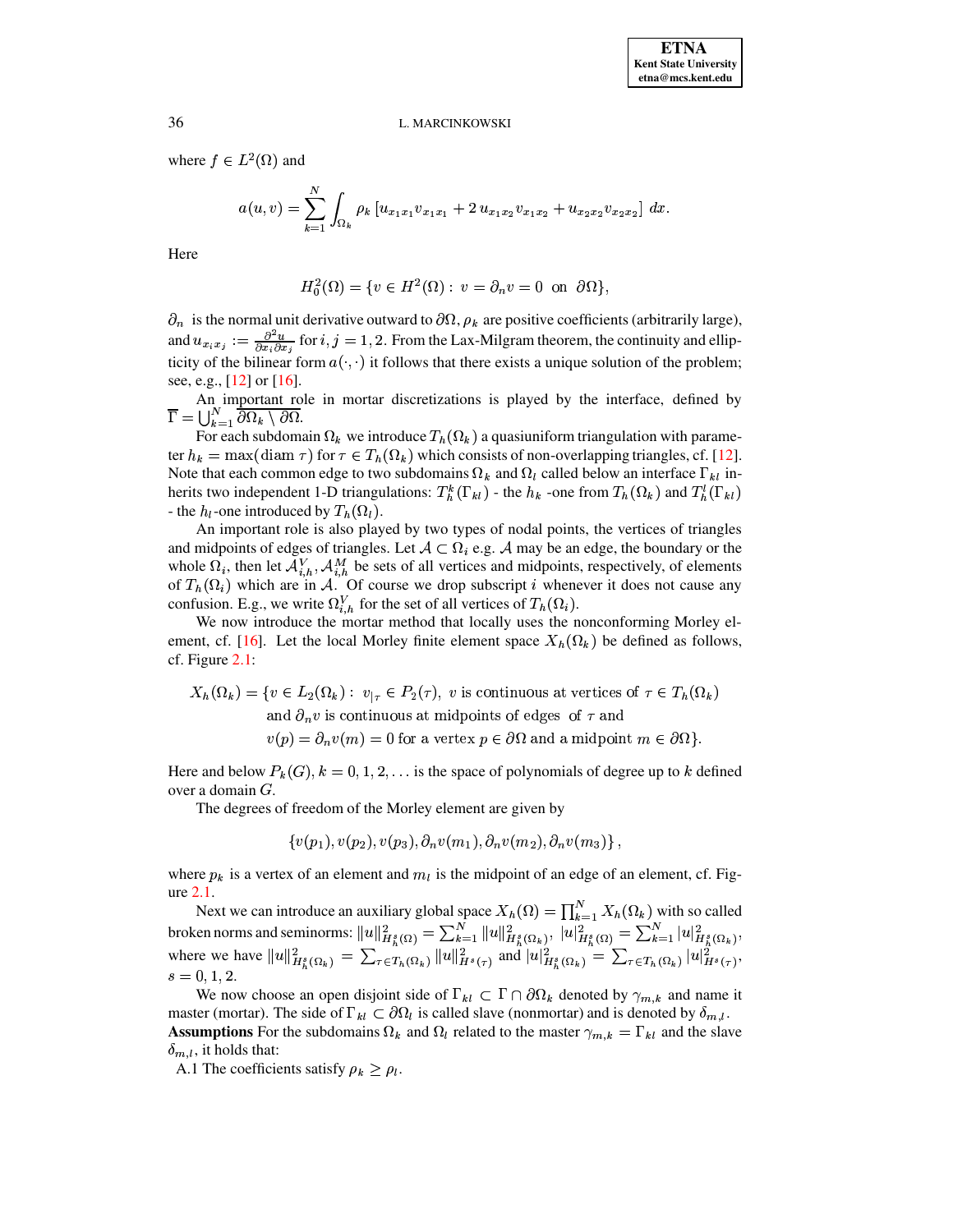<span id="page-3-0"></span>FIG. 2.1. *Morley element.*

- A.2 The mesh parameters of  $T_h(\Omega_k)$  and  $T_h(\Omega_l)$  satisfy  $h_k \leq h_l$ .
- A.3 The two side elements of the slave triangulation  $T_h^l(\delta_{m,l})$ , i  $(\delta_{m,l})$ , i.e., the ones that touch the ends of  $\delta_{m,j}$ , are longer than the respective elements of the master (mortar) triangulation  $T_h^k(\gamma_{m,k})$ .

Assumption A.2 is necessary for the proofs of some technical results and is due to the fact that any local finite element function is not sufficiently regular. It is worth noting that a good practical and meaningful alternative could be (cf. [\[34\]](#page-20-15)):

$$
\frac{h_i}{h_j} \asymp \left(\frac{\rho_i}{\rho_j}\right)^{\lambda}, \qquad 0 \le \lambda \le 1.
$$

See also Remark [4.2,](#page-15-0) below.

The assumption A.3 is technical. If one considers an interface  $\Gamma_{ij}$  with the master  $\gamma_{m,i}$ and the slave  $\delta_{m,j}$  then it is easily seen that if a function  $u \in X_h(\Omega)$  satisfies [\(2.2\)](#page-4-1), see below, then the values of normal derivatives of u at the midpoints of 1D elements of  $T_h^j(\delta_{m,j})$  depend  $(\delta_{m,j})$  depend not only on degrees of freedom (dofs) at nodes of  $T_{h}^{i}(\gamma_{m,i})$  but also on some dofs related to the nodes which are not on  $\overline{\gamma}_{m,i}$ . It may happen in general that the values of  $\partial_n u_i$  at a midpoint of an end element of  $\delta_{m,j}$  are dependent on values of dofs associated with nodal points on an interface  $\Gamma_{ki} \subset \partial \Omega_i$  such that  $\Gamma_{ki} \cap \Gamma_{ij} = \{c_r\}$  a vertex, which is obviously a bad property. Assumption A.3 yields that it is not possible at all.

We also need two auxiliary spaces on each slave (nonmortar)  $\delta_{m,l}$ . Let the first one denoted by  $M_n^{h_1}(\delta_{m,l})$ , be the space formed by piecewise constant functions on the  $h_l$ triangulation of  $\delta_{m,l}$ .

For simplicity of presentation, we also assume that the both 1-D triangulations of the interface  $\Gamma_{kl}$ ,  $T_h^k(\gamma_{m,k})$  - the  $h_k$  one of its master  $\gamma_{m,k}$  and  $T_h^l(\delta_{m,l})$  - $(\delta_{m,l})$  - the  $h_l$  one of its slave  $\delta_{m,l}$ , have even numbers of the elements. Let consider  $\delta_{m,l}$  and let  $\delta'_{m,l}$   $_h = \{p_0, p_1, \ldots, p_{N_{m-l}}\}$ be a set of vertices of the  $h_l$  triangulation of this slave,  $(N_{m,l}$  is even). Then we introduce an operator  $I_{2h_l,2}: C^0(\Gamma_{kl}) \to L^2(\Gamma)$  ${}^0(\Gamma_{kl}) \rightarrow L^2(\Gamma_{kl})$ :

DEFINITION 2.1. Let  $I_{2h_l,2}: C^0(\Gamma_{kl}) \to L^2(\Gamma)$  $^{0}(\Gamma_{kl}) \rightarrow L^{2}(\Gamma_{kl})$  and  $I_{2h_l,2}$  *be defined by the values of*  $u$  *at all points of*  $\delta_{m,l,h}$  *as follows:* 

*1.*  $I_{2h_l,2}u$  is a quadratic polynomial on each  $[p_i, p_{i+2}]$  for even i,

2.  $I_{2h_l,2}u(p_i) = u(p_i)$  for  $p_i \in \delta_{m,l,h}^{\kappa}$ .

In other words,  $I_{2h_l,2}u$  is the piecewise quadratic interpolant defined over the  $2h_l$  triangulation of  $\delta_{m,l}$  that is made of elements  $[p_i, p_{i+2}], i = 0, 2, ..., N_{m,l} - 2$ . The operator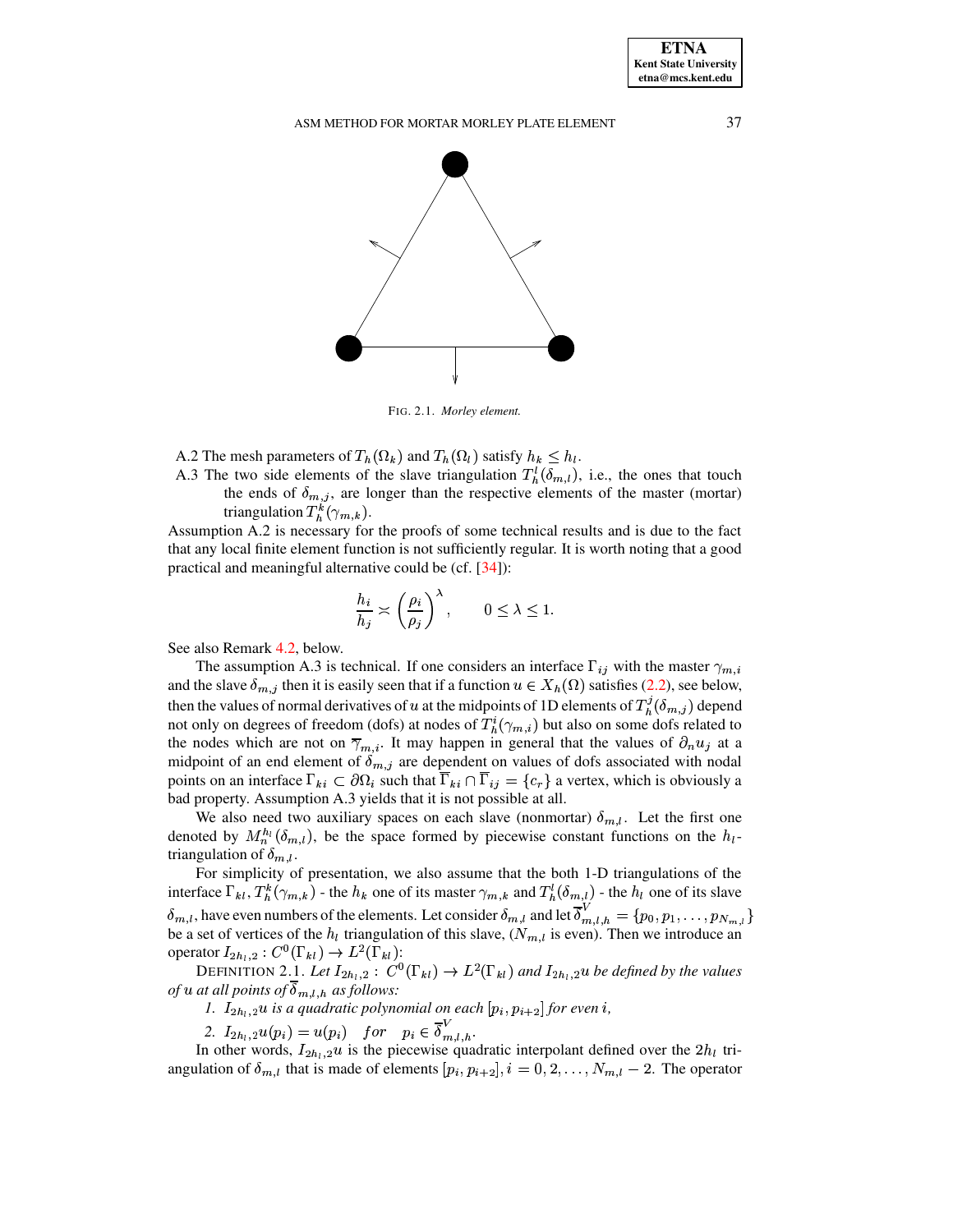$I_{2h_k,2}$  that corresponds to the  $h_k$  mesh of master  $\overline{\gamma}_{m,k,h}^V$  we define in the same way. We next define an auxiliary space  $M_t^{2h_l}(\delta_{m,l})$  as follows:

$$
M_t^{2h_l}(\delta_{m,l}) = \{ v \in C(\delta_{m,l}) : v \in P_2([p_i, p_{i+2}]) \text{ for even } i \neq 0, N_{m,l} - 2, \text{ and } v \in P_1([p_i, p_{i+2}]) \text{ for } i = 0, N_{m,l} - 2 \}.
$$

Then a mortar finite element space is introduced:

 $V^h = \{u \in X_h(\Omega) : u$  continuous at the crosspoints and

u on each  $\Gamma_{kl} = \gamma_{m,k} = \delta_{m,l}$  satisfies mortar conditions :

<span id="page-4-1"></span>(2.1) 
$$
\int_{\delta_m} (I_{2h_k,2}u_k - I_{2h_l,2}u_l)\psi ds = 0, \quad \forall \psi \in M_t^{2h_l}(\delta_{m,l})
$$

(2.2) 
$$
\int_{\delta_m} (\partial_n u_k - \partial_n u_l) \phi \, ds = 0, \qquad \forall \phi \in M_n^{h_l}(\delta_{m,l}).
$$

<span id="page-4-2"></span>Next we define our discrete problem: Find  $u_h^* \in V^h$  such that

$$
(2.3) \t\t a_H(u_h^*, v) = f(v), \t\t \forall v \in V^h,
$$

for  $a_H(u, v) = \sum_{k=1}^N a_{h,k}(u, v)$  and

$$
a_{h,k}(u,v)=\sum_{\tau\in T_h(\Omega_k)}\int_{\tau}\rho_k\left[u_{x_1x_1}v_{x_1x_1}+2\,u_{x_1x_2}v_{x_1x_2}+u_{x_2x_2}v_{x_2x_2}\right]\,dx.
$$

<span id="page-4-0"></span>This problem has a unique solution and some error estimates are established  $[26]$ .

**3. Additive Schwarz algorithm.** In this section we describe the parallel algorithm for solving the problem  $(2.3)$ .

<span id="page-4-5"></span>**3.1.** An equivalent formulation. In this section we reformulate the problem  $(2.3)$  into a spectrally equivalent one. Then we will be able to construct a preconditioner for this equivalent problem using ASM abstract scheme, i.e., we replace  $(2.2)$  by  $(3.1)$ , see below.

We formulate the new problem because of the nonconformity of Morley finite element space and (2.2), namely a function  $u \in X_h(\Omega_i)$  which is zero at all vertices and midpoints of a master  $\gamma_{m,i} = \delta_{m,j} = \Gamma_{ij} \subset \partial \Omega_i$  can have zero values of normal derivatives at all midpoints of  $\gamma_{m,i}^M$  and can have nonzero trace of the normal derivative onto  $\gamma_{m,i}$ , i.e., in particular  $\int_{\delta_{m,i}} u_i \psi ds$  can be nonzero for a test function  $\psi \in M_n^{h_j}(\delta_{m,j})$ . This could yield many technical problems in the construction and analysis of the ASM algorithm, cf. also [24] and [28].

<span id="page-4-4"></span>DEFINITION 3.1. For each  $u \in V^h$  we define a function  $\tilde{u} \in X_h(\Omega)$  as follows:

1.  $\tilde{u}(x) = u(x)$  for all vertices x in  $\bigcup_{k=1}^{N} \overline{\Omega}_{k,h}^{V}$ .

- 2.  $\partial_n\tilde{u}(m) = \partial_nu(m)$  for all midpoints m in  $\bigcup_{k=1}^N \overline{\Omega}_{k,h}^M \setminus \bigcup_{\delta_{s,l}\subset \Gamma} \overline{\delta}_{s,l,h}^M$ ,  $(\delta_{s,l}$  is a slave), i.e., midpoints that are not on a slave,
- 3. on any slave (nonmortar)  $\delta_{s,l} = \Gamma_{kl} \subset \partial \Omega_l$  with the associated mortar (master)  $\gamma_{s,k} = \Gamma_{kl} \subset \partial \Omega_k$  the values of normal derivative at the midpoints of  $\delta_{s,l,h}^M$  are determined by the following condition:

<span id="page-4-3"></span>(3.1) 
$$
\int_{\delta_s} (\partial_n \tilde{u}_l - \psi_k(u_k)) \phi \, ds = 0 \quad \forall \phi \in M_n^{h_j}(\delta_{m,l})
$$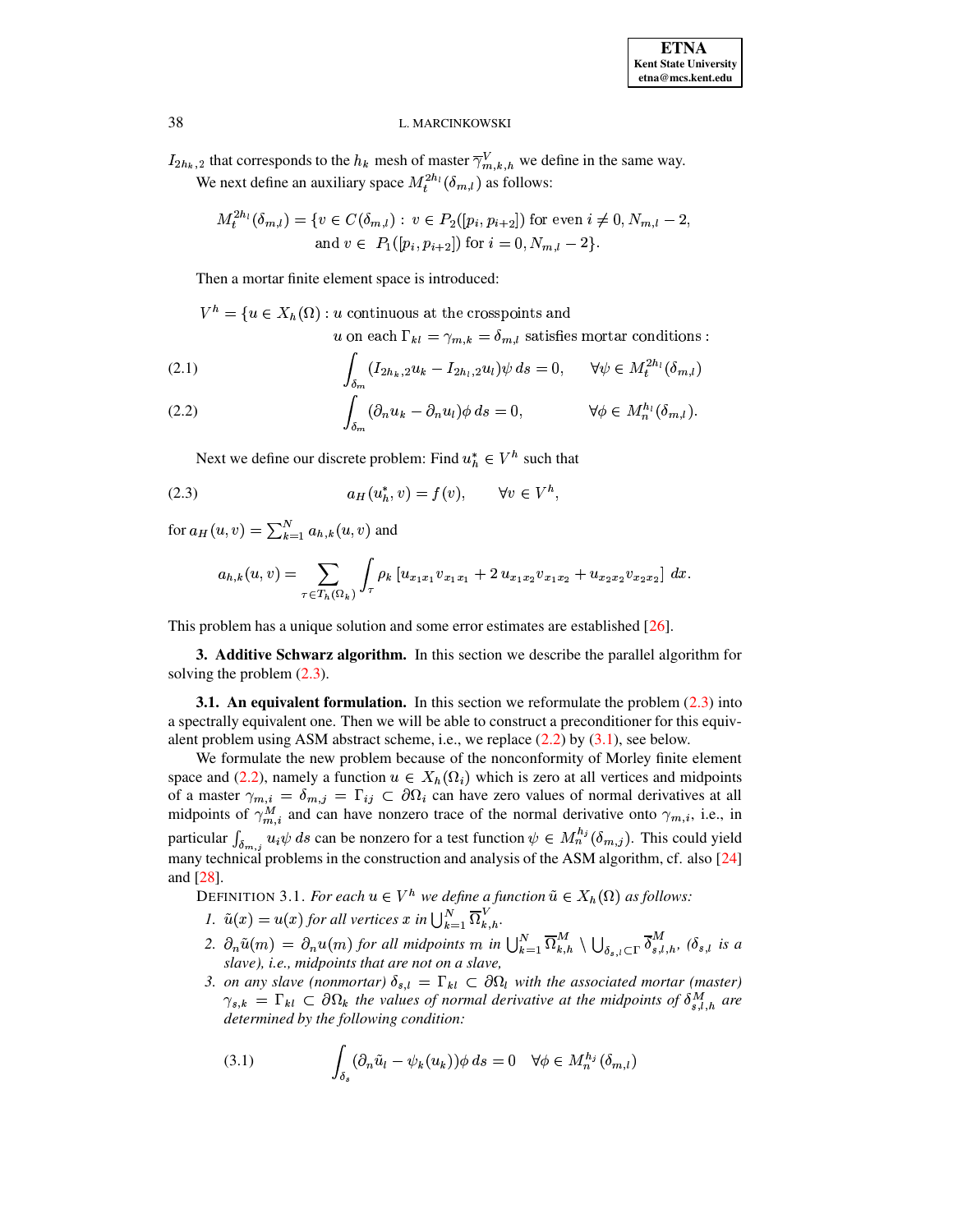where  $\psi_k(u_k)$  is piecewise constant function on the  $h_k$  triangulation of  $\gamma_{s,k} = \delta_{s,l} =$  $\Gamma_{kl}$ , *i.e.*,  $T_h^k(\gamma_{s,k})$  such that

<span id="page-5-0"></span>(3.2) 
$$
\psi_k(u_k)(m) = \partial_n u_k(m) = \frac{1}{e} \int_e \partial_n u_k ds
$$

for each midpoint  $m \in \gamma_{s,k,h}^M$  of an element  $e \in T_h^k(\gamma_{s,k}).$ 

From [\(3.1\)](#page-4-3) it follows that the value  $\tilde{u}_l(m)$  for a midpoint  $m \in \delta_{m,l,h}^M$  of an 1-D element  $e \in T_h^{\iota}(\delta_{m,l})$  is  $(\delta_{m,l})$  is computed by

<span id="page-5-3"></span>(3.3) 
$$
\tilde{u}_l(m) = |e|^{-1} \int_e \partial_n \tilde{u}_l(s) \, ds = |e|^{-1} \int_e \psi_k(s) \, ds,
$$

where  $\psi_k$  is defined as in [\(3.2\)](#page-5-0).

<span id="page-5-1"></span>Note that the values of respective degrees of freedom of  $\tilde{u}$  and  $u$  differ only at the midpoints on slaves. Then following the lines of proof of Proposition 3.1, p. 7, [\[27\]](#page-20-22), we get

PROPOSITION 3.2. *For all*  $u \in V^h$  and  $\tilde{u} \in X_h(\Omega_k)$  from Definition [3.1](#page-4-4) it holds that

$$
a_H(u, u) \asymp a_H(\tilde{u}, \tilde{u}).
$$

We now introduce a new space

$$
\tilde{V}^h = \{ v \in X_h(\Omega) : \exists u \in V^h \mid v = \tilde{u} \},
$$

i.e.,  $V^h$  is the image of  $V^h$  of the mapping defined in Definition [3.1.](#page-4-4)

And we can formulate a new problem:

$$
(3.4) \t a_H(\tilde{u}_h^*, v) = f(v), \quad \forall v \in V^h.
$$

<span id="page-5-2"></span>We now introduce nodal bases for  $V^h$  and then  $V^h$ .

For each degree of freedom (a vertex or a midpoint) that is **not on a slave** we associate a nodal basis function in  $V^h$ . Let  $\phi_x^V$  the nodal basis function related to a vertex x be defined as follows

$$
\begin{cases}\n\begin{array}{rcl}\n\phi_x^V(x) & = & 1 \\
\phi_x^V(y) & = & 0 \\
\partial_n \phi_x^V(y) & = & 0\n\end{array} & \forall y \in \bigcup_k \overline{\Omega}_{k,h}^V \setminus \bigcup_{\delta_s \subset \Gamma} \delta_{s,h}^V \qquad y \neq x \\
\phi_x^V(y) & = & 0\n\end{array}\n\end{cases}
$$

The function  $\phi_m^M$  related to a midpoint m **not** on a slave we set by

$$
\begin{cases}\n\phi_m^M(y) = 0 & \forall y \in \bigcup_k \overline{\Omega}_{k,h}^V \setminus \bigcup_{\delta_s \subset \Gamma} \delta_{s,h}^V \\
\partial_n \phi_m^M(m) = 1 & \partial_n \phi_m^M(p) = 0 & \forall p \in \bigcup_k \overline{\Omega}_{k,h}^M \setminus \bigcup_{\delta_s \subset \Gamma} \delta_{s,h}^M & p \neq m.\n\end{cases}
$$

The functions are uniquely defined by these conditions as the values of degrees of freedom related to both types of nodal points on slaves are determined by  $(2.1)$  and  $(2.2)$ , respectively.

In the same way we can define nodal basis functions of  $V^h$ :  $\phi_x^V$  and  $\phi_m^M$  the nodal basis functions related to a vertex  $x$  and a midpoint  $m$  which are not on any slave.

Note that the the values of degrees of freedom related to both types of nodal points on slaves are determined by [\(2.1\)](#page-4-1) and [\(3.1\)](#page-4-3), respectively. Thus, e.g.,  $\phi_x^V \in V^h$  and  $\phi_x^V \in$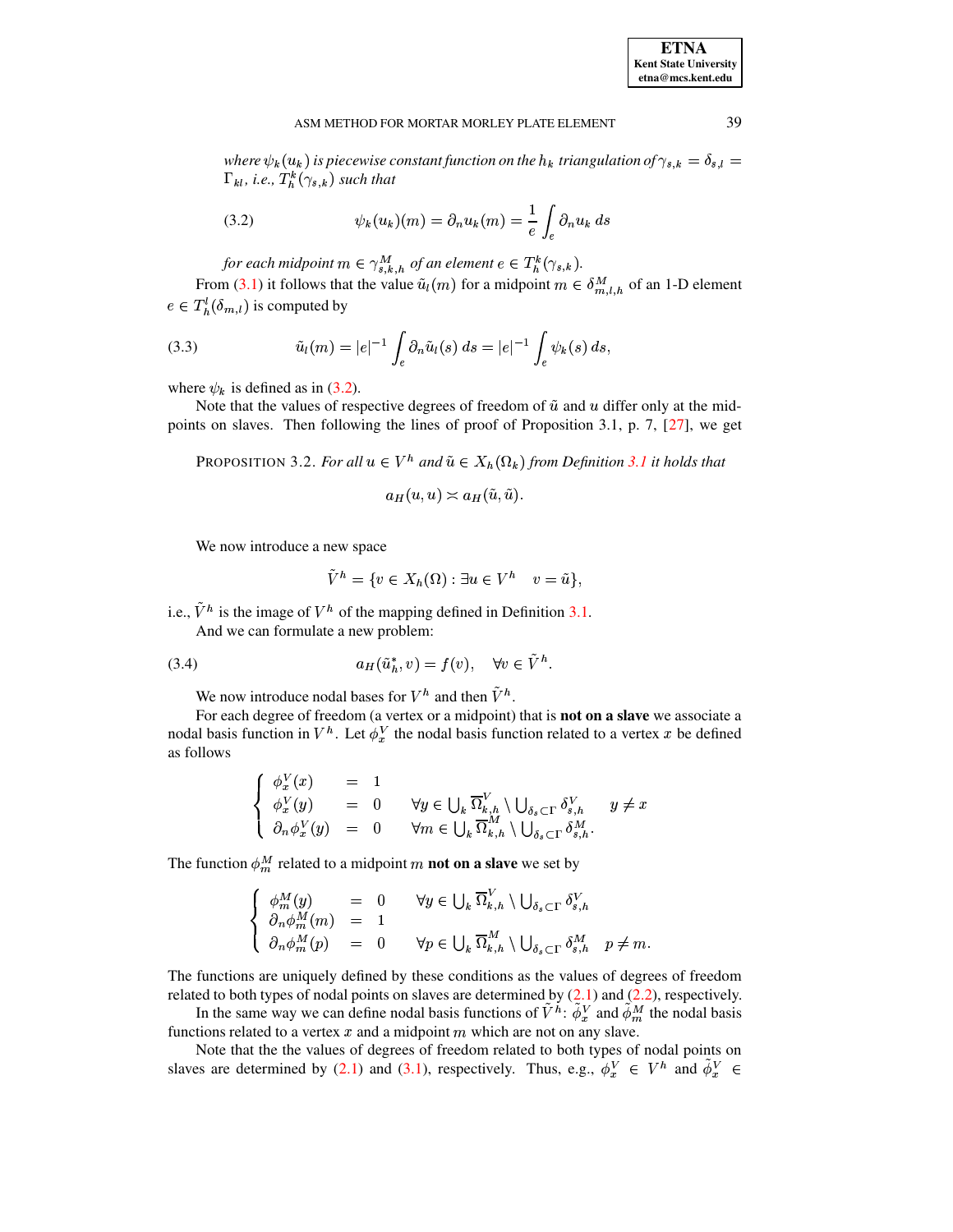$V^h$  which are both elements of  $X_h(\Omega)$  may have different values of normal derivatives at midpoints on a slave.

Note also that  $u \in V^h$  and  $\tilde{u} \in V^h$  defined in Definition [3.1](#page-4-4) have the same vector representation  $\vec{u} \in R^n$  (*n* is the dimension of  $V^h$ ) in the respective nodal bases and if we introduce the matrix representations of  $a_H(u, v)$  in the both nodal bases, i.e., let A denote the one for  $V^h$  and A the one for  $V^h$ , then Proposition [3.2](#page-5-1) yields, (cf. [\[27\]](#page-20-22))

<span id="page-6-0"></span>COROLLARY 3.3. The matrices A and A are spectrally equivalent with constants inde*pendent of the mesh parameters, jumps of the coefficients and the number of subdomains.*

Thus further we construct a preconditioner for  $A$  instead for  $A$  or in other words for the problem  $(3.4)$  instead for  $(2.3)$ .

**3.2. Additive Schwarz method.** Now we construct a parallel method for solving [\(3.4\)](#page-5-2). The construction and analysis of our method is based on Additive Schwarz Method scheme, cf. [\[30\]](#page-20-1), i.e., it is defined in terms of decomposition of  $V^h$  into subspaces, local bilinear forms defined over these subspaces and special projections onto these subspaces. Using the abstract Additive Schwarz Method (ASM) framework we will then get a preconditioner for the problem  $(3.4)$  and then  $(2.3)$ , cf. Corollary  $3.3$ .

<span id="page-6-3"></span>We first introduce a decomposition of any  $u \in X_h(\Omega_i)$  into  $u = \mathcal{H}_i u + \mathcal{P}_i u$  where

$$
(3.5) \t\t\t a_{h,i}(\mathcal{P}_i u, v) = a_{h,i}(u, v) \quad \forall v \in X_{h,0}(\Omega_i),
$$

where

$$
X_{h,0}(\Omega_i) = \{ u \in X_h(\Omega_i) : u(p) = \partial_n u(m) = 0
$$
  
for all midpoints *m* and vertices *p* on  $\partial \Omega_i$ 

Thus  $\mathcal{H}_i u = u - \mathcal{P}_i u$  and it is easy to see that equivalently we can define  $\mathcal{H}_i u$  as follows

<span id="page-6-1"></span>(3.6) 
$$
\begin{cases} a_{h,i}(\mathcal{H}_i u, v) = 0 & \forall v \in X_{h,0}(\Omega_i) \\ \mathcal{H}_i u(p) = u(p) & \forall p \text{ vertex on } \partial \Omega_i \\ \partial_n \mathcal{H}_i u(m) = \partial_n u(m) & \forall m \text{ midpoint on } \partial \Omega_i \end{cases}
$$

which gives us another characterization:  $\mathcal{H}_{i}u$  is a unique function such that

<span id="page-6-2"></span>(3.7) 
$$
a_{h,i}(\mathcal{H}_i u, \mathcal{H}_i u) = \min\{a_{h,i}(v, v) : v \in X_h(\Omega_i) \text{ such that } v(p) = u(p) \text{ and}
$$

$$
\partial_n v(m) = \partial_n u(m) \text{ for all midpoints } m \text{ and all vertices } p \text{ on } \partial\Omega_i\}.
$$

Then we can decompose any  $u = (u_1, \ldots, u_N) \in V^h$  as  $u = \mathcal{P}u + \mathcal{H}u$ , with  $\mathcal{P}u =$  $(\mathcal{P}_1u_1,\ldots,\mathcal{P}_Nu_N)$  and  $\mathcal{H}u=(\mathcal{H}_1u_1,\ldots,\mathcal{H}_Nu_N)$ . It is worth to note that  $\mathcal{P}u$  and  $\mathcal{H}v$  are orthogonal with respect to  $a_H(\cdot, \cdot)$  which follows directly from the definition of  $\mathcal{P}_i$  and  $\mathcal{H}_i$ .  $\mathcal{H}u$  (and  $\mathcal{H}_i u_i$ ) is called discrete biharmonic part of  $u(u_i)$  respectively).

We now introduce the space decomposition.

For the simplicity of presentation we assume that all  $\Omega_i$  are triangles.

We first define a coarse space  $V_0 \subset V^h$ . Let  $u \in V_0$  be a discrete biharmonic function such that on any master  $\gamma_{m,i}$  we have  $u(p) = I_{1,\gamma_m} u(p)$  at  $p \in \gamma_{m,i,h}$  and its normal derivative takes a constant value at all midpoints of this mortar, i.e.,  $\partial_n u(m) = Const$  for a m a midpoint on  $\gamma_{m,i}$ . Here  $I_{1,\gamma_m}u \in L^2(\gamma_{m,i})$  is a linear function such that  $I_{1,\gamma_m}u(a_k)$  =  $u(a_k)$ ,  $k = 1, 2$  for  $a_k$  an end of this interface. Note that as  $u \in V_0$  is an element of  $V^h$ . Thus it is continuous at crosspoints and this gives that its values at vertices of any mortar are solely determined by linear interpolation between the ends of that master. It is obvious that  $dim\ V_0$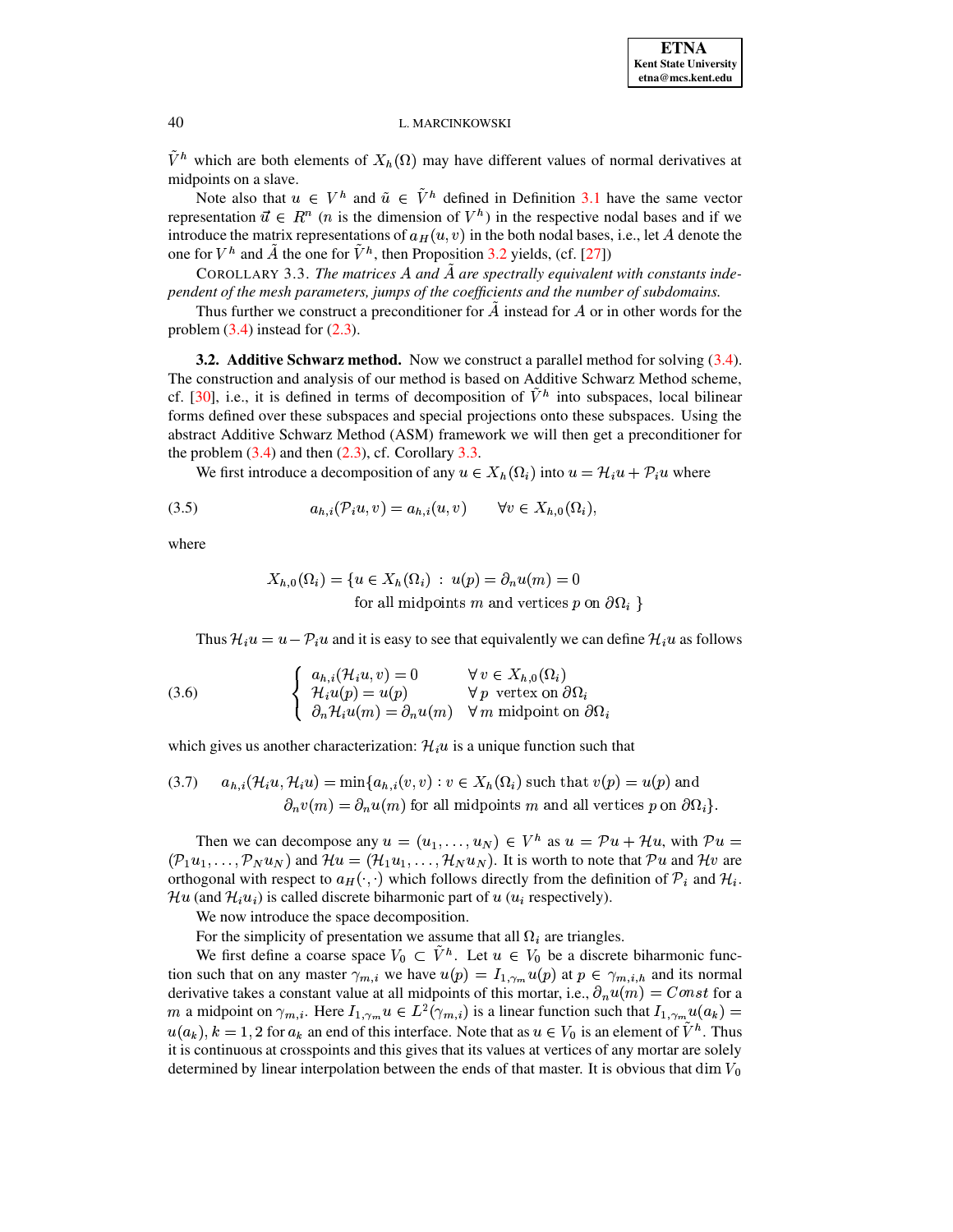equals the number of crosspoints plus the number of edges because degrees of freedom are associated with a constant per edge and values at crosspoints.

REMARK 3.1. The values of degrees of freedom  $u \in V_0$  at nodal points on a slave are determined by the mortar conditions. However it directly follows that they are determined in the same way as on the mortar side, i.e., at the vertices the function takes the values of the same linear function as on the mortar side, and at the midpoints on this slave the normal derivative takes the same constant value as on the mortar side, which follows from  $(3.3)$ .

The bilinear form  $b_0(u, v)$  is defined as equal to the original  $a(u, v)$ .

The next subspaces are associated with domains, let  $V_k \subset \tilde{V}^h$  be formed by functions which are in  $X_{h,0}(\Omega_k)$  and are zero over all other substructures, equivalently we can write  $V_k = \{u \in \tilde{V}^h : u = (0, \ldots, 0, u_k, 0, \ldots, 0), \quad u_k \in X_{h,0}(\Omega_k)\}.$  We take  $b_k(u, v) =$  $a_H(u_{|\Omega_k}, v_{|\Omega_k})$  as the bilinear form corresponding to the subspace  $V_k$ .

Finally we define a family of spaces corresponding to the mortars.

Let  $\gamma_{s,k} \subset \partial \Omega_k$  be a master (mortar) and let  $\delta_{s,l}$  be its associated slave. Then let  $V_{\gamma_{s,k}} \subset$  $\tilde{V}^h$  be a space of piecewise discrete biharmonic functions that may have nonzero degrees of freedom only these which are associated with  $\gamma_{s,i}$ , i.e., values at vertices and values of normal derivative at midpoints which are on this open master. The bilinear form associated with  $V_{\gamma_{s,k}}$  is defined as the restriction of  $a_H(u, v)$  to  $\Omega_k$ , i.e.,

$$
b_s(u,v) = a_{h,k}(u_k,v_k) \qquad \forall u,v \in V_{\gamma_{s,k}}.
$$

We have

$$
\tilde{V}^h = V_0 + \sum_{k=1}^N V_k + \sum_{\gamma_s \subset \Gamma} V_{\gamma_s}.
$$

Next we introduce  $P_0$ :  $\tilde{V}^h \to V_0$ ,  $P_k$ :  $\tilde{V}^h \to V_k$ ,  $k = 1, ..., N$  and  $T_s$ :  $\tilde{V}^h \to$  $V_{\gamma_s}$ ,  $\forall \gamma_s \subset \Gamma$  defined by

$$
b_0(P_0u, v) = a_H(u, v) \quad \forall v \in V_0
$$
  
\n
$$
a_k(P_ku, v) = a_H(u, v) \quad \forall v \in V_k, \ k = 1, ..., N
$$
  
\n
$$
b_s(T_su, v) = a_H(u, v) \quad \forall v \in V_{\gamma_s}, \ \forall \gamma_s \subset \Gamma.
$$

Let an operator  $T: \tilde{V}^h \to \tilde{V}^h$  be defined by

<span id="page-7-0"></span>
$$
T = P_0 + \sum_{k=1}^{N} P_k + \sum_{\gamma_s \subset \Gamma} T_s.
$$

Then, the main result of this section is the following: THEOREM 3.4. For any  $u \in \tilde{V}^h$  it holds that

$$
\left(1 + \log\left(\frac{H}{\underline{h}}\right)\right)^{-2} a_H(u, u) \preceq a_H(Tu, u) \preceq a_H(u, u),
$$

where  $H = \max_k H_k$  and  $h = \min_k h_k$ .

It follows directly that for the matrix representation in the nodal basis presented in  $\S 3.1$ of T it holds that  $T = B^{-1}\tilde{A}$ , for a parallel preconditioner  $B = \tilde{A}T^{-1}$ . (Here T denotes both the operator and its matrix representation.)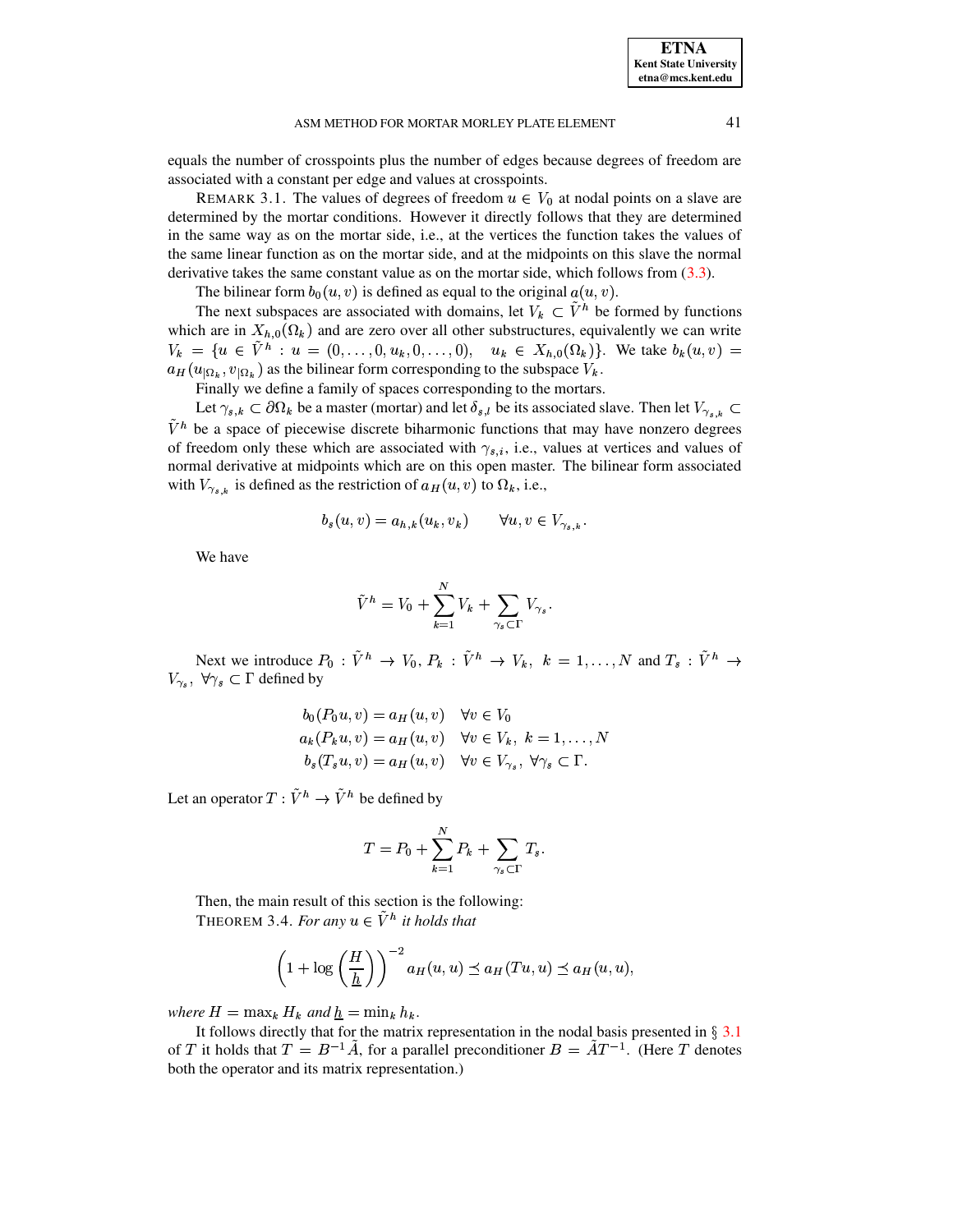Thus we can rewrite Theorem  $3.4$  as, (e.g., cf. [18]),

$$
\left(1 + \log\left(\frac{H}{\underline{h}}\right)\right)^{-2} \vec{u}^T B \vec{u} \preceq \vec{u}^T \tilde{A} \vec{u} \preceq \vec{u}^T B \vec{u} \quad \forall \vec{u} \in R^n
$$

where  $h = \min_k h_k$  and  $H = \max_k H_k$ .

From this and Corollary  $3.3$  it follows in a standard way, see, e.g., [18], that COROLLARY 3.5. It holds that

$$
\left(1 + \log\left(\frac{H}{\underline{h}}\right)\right)^{-2} \vec{u}^T B \vec{u} \preceq \vec{u}^T A \vec{u} \preceq \vec{u}^T B \vec{u} \quad \forall \vec{u} \in R^n,
$$

where  $\underline{h} = \min_k h_k$  and  $H = \max_k H_k$ . Thus we can use the preconditioner  $B^{-1}$  in conjugate gradient method for solving a following problem: find  $\vec{u}^* \in R^n$  such that:

$$
A\vec{u}^* = \vec{f}
$$

which is the matrix form of (2.3). Here  $\vec{u}^*$  is a vector representation of  $u_h^*$  a solution of (2.3).

The number of conjugate gradient iterations of the preconditioned problem will grow only logarithmically with the ratio  $H/\hbar$  and is independent of mesh sizes and the jump of coefficients  $\rho_k$ .

<span id="page-8-0"></span>4. Technical tools. In this section we define several auxiliary operators and prove some useful results which are necessary for the proofs of our theorems.

First we introduce the so called mortar projection:  $\pi_{m,j}^2 : L^2(\delta_{m,j}) \to H_0^1(\delta_{m,j})$ , and operator corresponding to  $\delta_{m,j}$ , a slave defined as follows, cf. [4].<br>DEFINITION 4.1. Let  $\pi_{m,j}^2 u$  for  $u \in L^2(\delta_{m,j})$  be a c

<span id="page-8-2"></span>polynomial of second degree over all elements of the  $2h_j$  triangulation of  $\delta_{m,j}$  vanishing at ends of this slave and satisfying

<span id="page-8-1"></span>(4.1) 
$$
\int_{\delta_{m,j}} \left( I - \pi_{m,j}^2 \right) u \, \psi \, ds = 0 \qquad \forall \psi \in M_t^{2 \, h_j}(\delta_{m,j}).
$$

(*Note that*  $\pi_{m,j}^2 u = I_{2h_j,2}\pi_{m,j}^2 u$ ).

The next lemma is a special case of Lemma 2.2 in [4], (the  $L^2$  stability is given in the proof of this lemma; see  $(2.19)$  in  $[4]$ :

LEMMA 4.2. The operator  $\pi_{m,i}^2$  defined in (4.1) is stable in  $L^2$  and  $H_{00}^{1/2}$  norms, i.e., it holds that

<span id="page-8-3"></span>
$$
(4.2) \t\t ||\pi_{m,j}^{2}u||_{L^{2}(\delta_{m,j})} \preceq ||u||_{L^{2}(\delta_{m,j})} \quad \forall u \in L^{2}(\delta_{m,j})
$$
  

$$
||\pi_{m,j}^{2}u||_{H_{00}^{1/2}(\delta_{m,j})} \preceq ||u||_{H_{00}^{1/2}(\delta_{m,j})} \quad \forall u \in H_{00}^{1/2}(\delta_{m,j}).
$$

We next introduce a locally continuous finite element space which is a counter-partner of the Morley local finite element space:  $X_h^{HCT}(\Omega_k)$  - the Hsieh-Clough-Tocher (HCT) macro finite element local space, cf. [16], and a local equivalence mapping; see Section 3, (3.2) in [13],  $M_k : X_h(\Omega_k) \to X_h^{HCT}(\Omega_k)$ . This will allow us to utilize all technical results known for HCT spaces to Morley finite element local space.

The local finite element space  $X_h^{HCT}(\Omega_k)$  for HCT element is defined by, cf. Figure 4.1,

$$
X_h^{HCT}(\Omega_k) = \{ v \in C^1(\Omega_k) : v_{|\tau} \in P_3(\tau_i), \text{ for triangles } \tau_i, i = 1, 2, 3, \\ \text{formed by connecting the vertices of } \tau \in T_h(\Omega_k) \\ \text{to its centroid, } v = \partial_n v = 0 \text{ on } \partial\Omega_k \cap \partial\Omega \}.
$$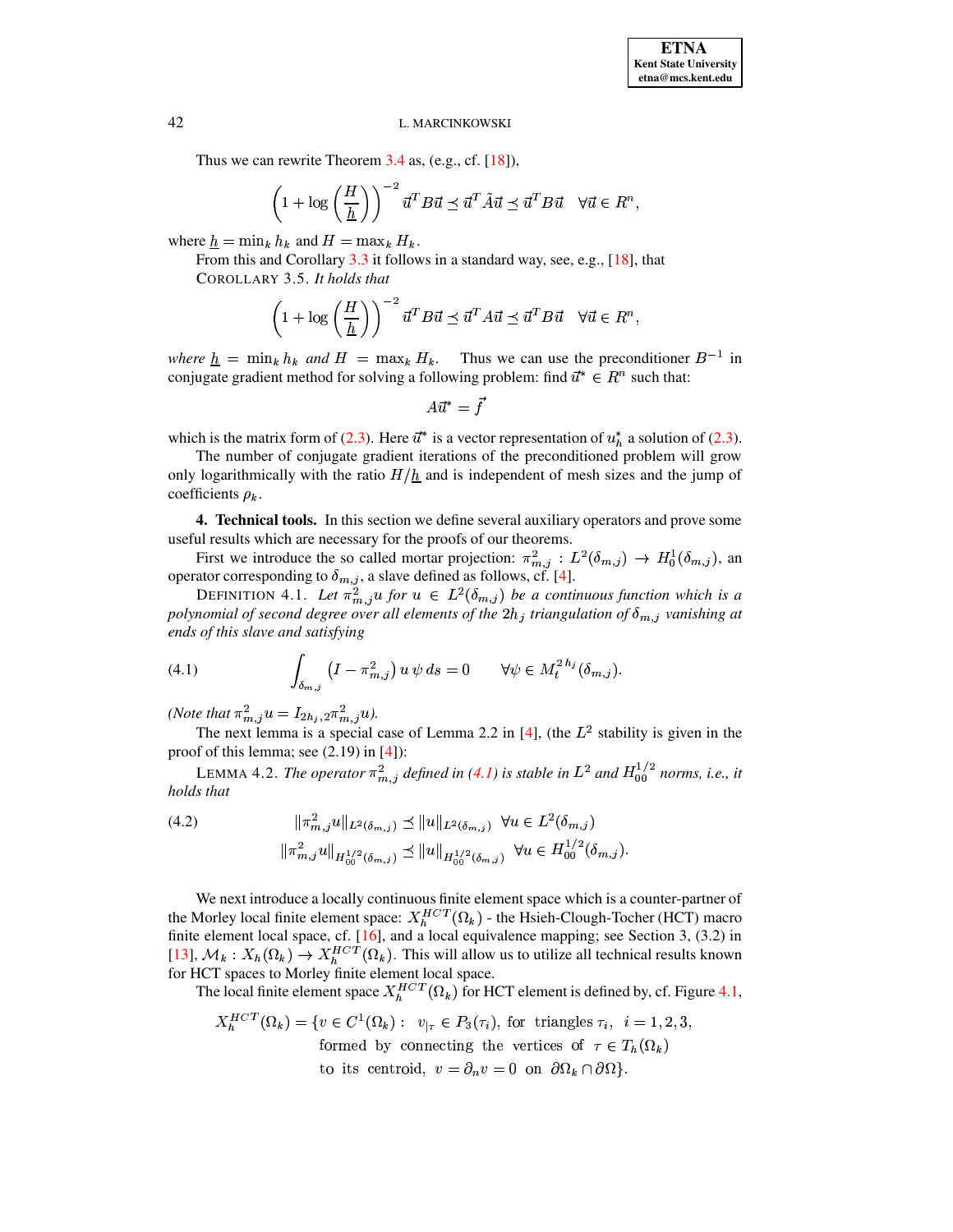

<span id="page-9-0"></span>FIG. 4.1. HCT macro element.

The degrees of freedom of HCT element are given by

$$
\{v(p),v_{x_1}(p),v_{x_2}(p),\partial_nv(m)\}
$$

 $cf.$  Figure 4.1.

In the next definition, we use the fact that for quadratic polynomial  $q \in P_2([a, b])$  we have

$$
q'((a+b)/2) = \frac{q(b) - q(a)}{b - a}.
$$

Thus  $\nabla u$  for  $u \in X_h(\Omega_k)$  is well defined at all midpoints. Let  $m_p$  be an adjacent midpoint of the vertex p if both points belong to the same edge in  $T_h(\Omega_k)$ . The choice of the midpoint is not unique and this fact will be used below.

<span id="page-9-1"></span>DEFINITION 4.3. ([13]) We define  $\mathcal{M}_k : X_h(\Omega_k) \to X_h^{HCT}(\Omega_k)$  by setting its degrees of freedom at all vertices and midpoints of  $\Omega_k$ , i.e., let p be a vertex and m the midpoint of an edge of an element of  $T_h(\Omega_k)$ , then

$$
\mathcal{M}_k u(p) = u(p) \quad \forall \text{ vertices } p,
$$
\n
$$
\partial_n \mathcal{M}_k u(m) = \partial_n u(m) \quad \forall \text{ midpoints } m,
$$
\n
$$
\nabla \mathcal{M}_k u(p) = \nabla u(m_p) \quad \forall \text{ vertices } p, \text{ where } m_p \text{ is an adjacent midpoint.}
$$

Note that the choice of the adjacent midpoint  $m_p$  in the above definition may be arbitrary and it will further be of a great use.

<span id="page-9-2"></span>In the following lemma, we state some properties of the local equivalence mapping defined above.

LEMMA 4.4. For all  $u \in X_h(\Omega_k)$ , it holds that

$$
|\mathcal{M}_{k}u|_{H^{s}(\Omega_{k})} \times |u|_{H^{s}_{h}(\Omega_{k})} \quad s = 0, 1, 2,
$$
  

$$
||u - \mathcal{M}_{k}u||_{L^{2}(\Omega_{k})} + h_{k}|u - \mathcal{M}_{k}u|_{H^{1}_{h}(\Omega_{k})} \leq h_{k}^{2}|u|_{H^{2}_{h}(\Omega_{k})},
$$
  

$$
||u - \mathcal{M}_{k}u||_{L^{2}(\Gamma_{k}u)} + h_{k}||\partial_{n}u - \partial_{n}\mathcal{M}_{k}u||_{L^{2}(\Gamma_{k}u)} \leq h_{k}^{3/2}|u|_{H^{2}_{h}(\Omega_{k})}.
$$

Here  $\Gamma_{kl}$  is an edge of  $\Omega_k$ .

This is Lemma 10, in  $\S$  4.2 of [26], the proof of the first two statements were given earlier in  $[13]$ .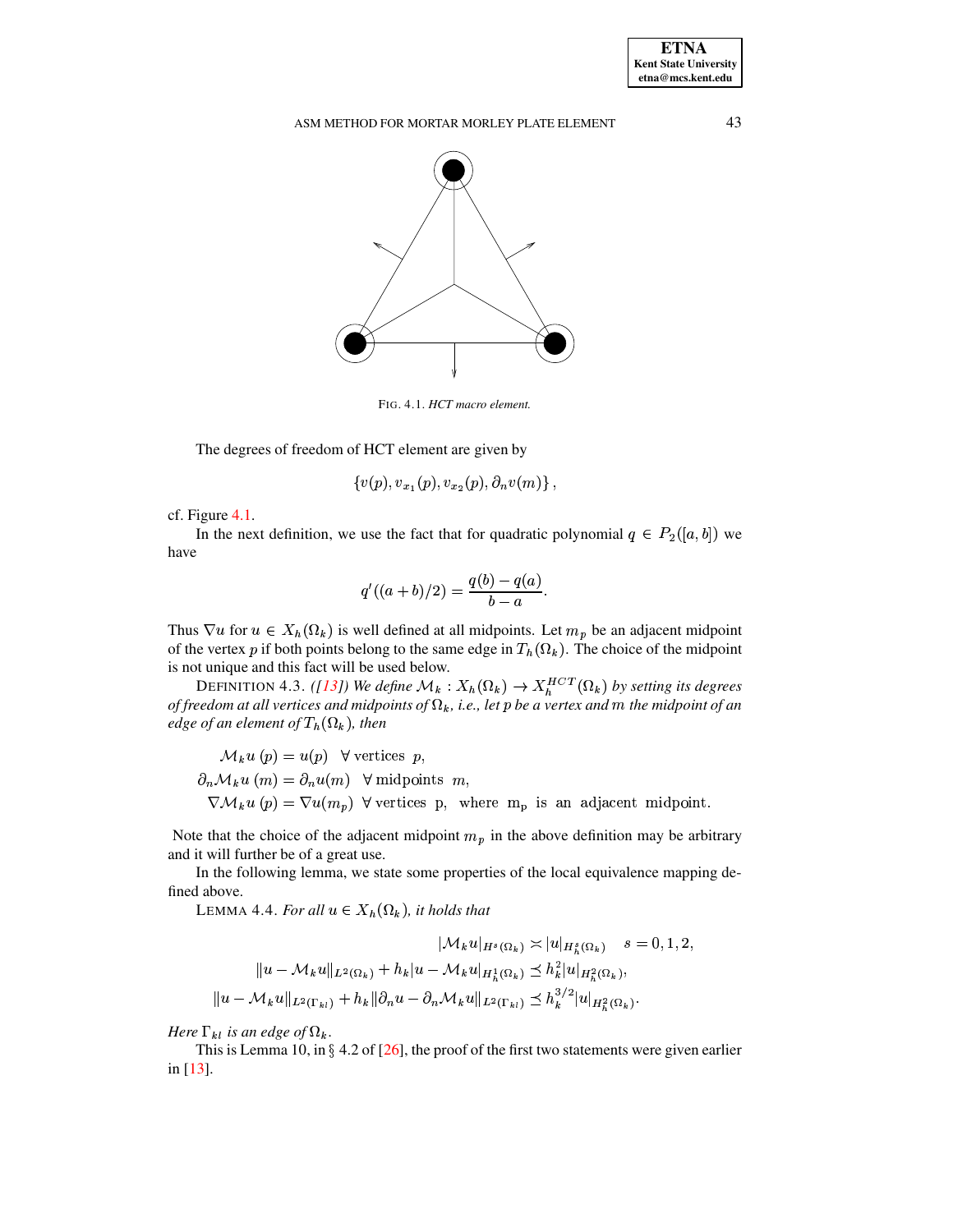We also have a simple but important remark which follows form the flexibility of choosing the adjacent midpoint in the definition of  $\mathcal{M}$ :

REMARK 4.1. Consider an edge  $\Gamma_{kl} \subset \partial \Omega_k$  and let  $u \in X_h(\Omega_k)$  be a function which has all degree of freedom associated with nodes that are on  $\partial\Omega_k \setminus \Gamma_{kl}$  equal to zero. Then we can choose  $\mathcal{M}_k u$  such that  $\mathcal{M}_k u = 0$  and  $\nabla \mathcal{M}_k u = 0$  on  $\partial \Omega_k \setminus \Gamma_{k l}$ .

The next lemma shows an important property of discrete biharmonic functions:

LEMMA 4.5. Let  $u \in X_h(\Omega_i)$  be a discrete biharmonic, i.e.,  $\mathcal{H}_i u = u$ , cf. (3.6). Then we have

<span id="page-10-2"></span><span id="page-10-1"></span>
$$
|u|_{H_h^2(\Omega_i)} \preceq |\nabla \mathcal{M}_i u|_{H^{1/2}(\partial \Omega_i)}
$$

*Proof.* Let  $\hat{u} \in X_h^{HCT}(\Omega_i)$  be a function defined as follows:  $Tr \hat{u} = Tr \mathcal{M}_i u$  on  $\partial \Omega_i$ , here  $Tr w = (w, \nabla w)$  on  $\partial \Omega$ , and

$$
a_{h,i}(\hat{u},v) = 0 \qquad \forall v \in X_{h,0}^{HCT}(\Omega_i),
$$

where  $X_{h,0}^{HCT}(\Omega_i) = X_h^{HCT}(\Omega_i) \cap H_0^2(\Omega_i)$ , i.e.,  $\hat{u}$  is a discrete biharmonic in HCT sense extension of  $\mathcal{M}_i u_{|\partial \Omega_i}$ . Then by the discrete analog of the extension theorem for Sobolev spaces, cf. Theorem 4.4 in  $[23]$ , and the fact that discrete biharmonic functions have a minimal energy property, we have

$$
\hat{u}|_{H_h^2(\Omega_i)} \preceq |\nabla \,\hat{u}|_{H^{1/2}(\partial \Omega_i)} = |\nabla \mathcal{M}_i u|_{H^{1/2}(\partial \Omega_i)}.
$$

Next we introduce a function  $w \in X_h(\Omega_i)$  by setting its all degrees of freedom related to vertices and midpoints of  $T_h(\Omega_i)$  to the respective ones of  $\hat{u}$ . The next estimate is obtained by a standard argument following from the fact that all degrees of freedom of  $w$  are included in the set of degrees of freedom of  $\hat{u}$ :

$$
|w|_{H^2_{\kappa}(\Omega_i)} \preceq |\hat{u}|_{H^2(\Omega_i)}.
$$

Note that from Definition 4.3 follows that  $w(p) = \hat{u}(p) = u(p)$  for all vertices  $p \in \partial \Omega_i$  and  $\partial_n w(m) = \partial \hat{u}(m) = \partial u(m)$  for all midpoints  $m \in \partial \Omega_i$ .

Hence by  $(3.7)$  we get

<span id="page-10-3"></span>
$$
|u|_{H_h^2(\Omega_i)} \preceq |w|_{H_h^2(\Omega_i)} \preceq |\hat{u}|_{H^2(\Omega_i)} \preceq |\nabla \mathcal{M}_i u|_{H^{1/2}(\partial \Omega_i)}
$$

what ends the proof of this lemma.  $\square$ 

The next lemma is Lemma 4.1 in  $[23]$ .

LEMMA 4.6. Let  $\mathcal E$  be an edge of  $\Omega_k$ . If  $u \in H^{1/2}(\partial \Omega_k)$  is equal to zero on  $\partial \Omega_k \setminus \mathcal E$ and  $\|\partial_t u\|_{L^{\infty}(\mathcal{E})} \preceq h_k^{-1} \|u\|_{L^{\infty}(\mathcal{E})}$ , then it holds that

<span id="page-10-0"></span>
$$
|u|_{H^{1/2}(\partial\Omega_k)}^2 \preceq |u|_{H^{1/2}(\mathcal{E})}^2 + (1 + \log(|\mathcal{E}|/h_k))||u||_{L^{\infty}(\mathcal{E})}^2.
$$

where  $\partial_t$  denotes the tangential derivative on  $\mathcal{E}$ .

We also need to introduce trace spaces defined over an interface  $\Gamma_{ij}$ :

$$
W^{h}(\Gamma_{ij}) = \{ u_{|\Gamma_{ij}} : u \in X_{h}^{HCT}(\Omega_{j}) \}, \qquad W_{0}^{h}(\Gamma_{ij}) = H_{0}^{2}(\Gamma_{ij}) \cap W^{h}(\Gamma_{ij}),
$$

and an auxiliary operator defined on the trace space.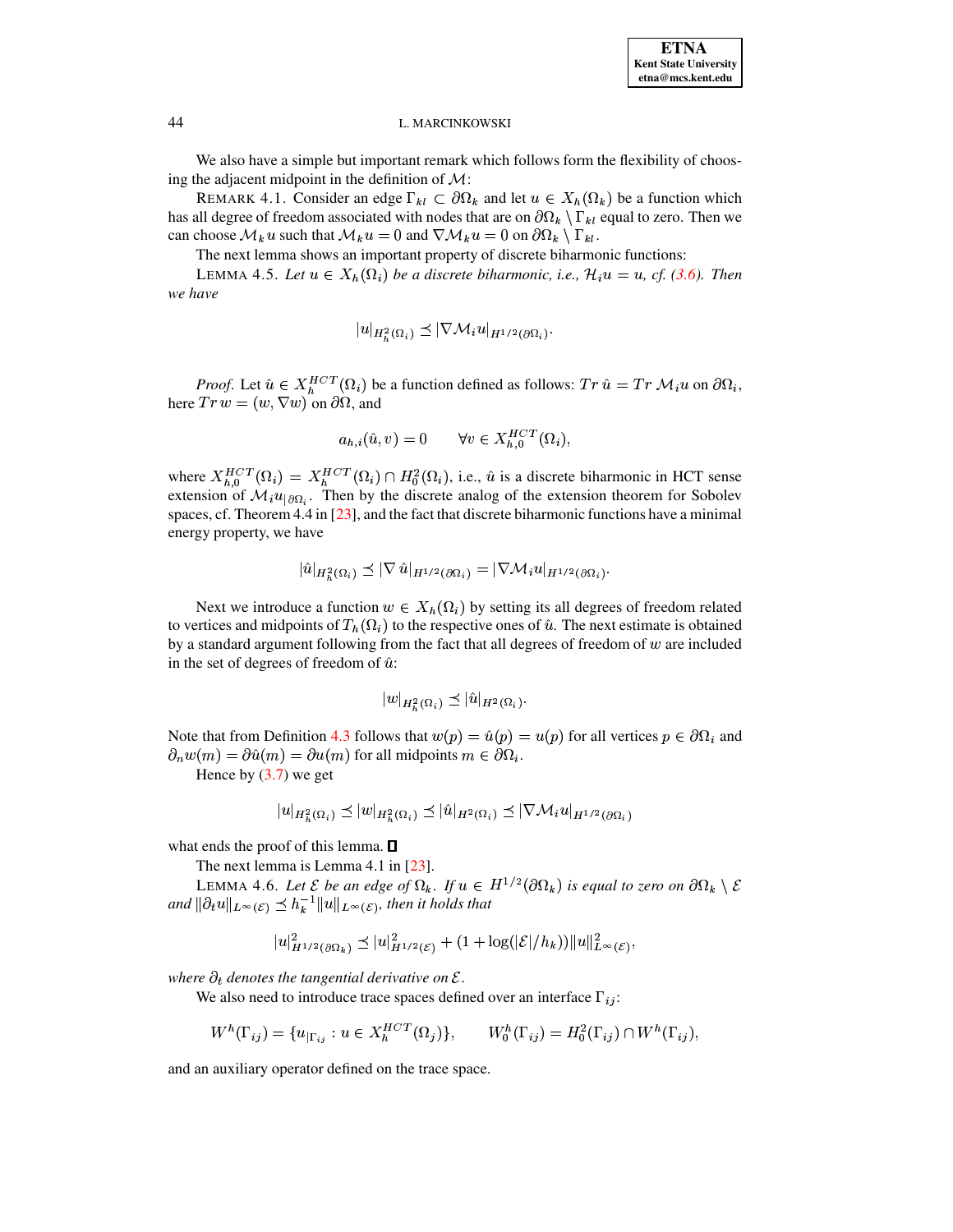DEFINITION 4.7. We now define an auxiliary operator defined on an edge  $\Gamma_{ij}$ :  $\pi_{m,j}^t$ :  $H^2(\Gamma_{ij}) \to W_0^h(\delta_{m,j})$ . Let  $w = \pi_{m,j}^2 u$  then for any  $p \in \delta_{m,j,h}$ 

$$
\pi_{m,j}^t u(p) = w(p)
$$
  

$$
\frac{d}{dt} \pi_{m,j}^t u(p) = w'(m_p) = (w(p) - w(q))/|p - q|
$$

<span id="page-11-0"></span>where  $q \in \overline{\delta}_{m,j,h}$  is a neighboring nodal point of p and  $m_p = \frac{p+q}{2}$  is an adjacent midpoint. Note that for each  $p$  the selection of  $q$  can be decided in conformity with the similar choice in definition of  $\mathcal{M}_i$ , which is further used in the proofs.

LEMMA 4.8. The operator defined in Definition 4.7 satisfies:

$$
\|\pi_{m,j}^{t}u\|_{L^{2}(\delta_{m,j})} \preceq \|u\|_{L^{2}(\delta_{m,j})} \quad \forall u \in L^{2}(\delta_{m,j})
$$
  

$$
|\pi_{m,j}^{t}u\|_{H_{00}^{3/2}(\delta_{m,j})} \preceq \|u\|_{H_{00}^{3/2}(\delta_{m,j})} \quad \forall u \in H_{00}^{3/2}(\delta_{m,j}),
$$

where  $H_{00}^{3/2}(\delta_{m,j}) = [L^2(\delta_{m,j}), H_0^2(\delta_{m,j})]_{3/2}$ .<br>*Proof.* First we prove stabilities in  $L^2$ -norm and  $H^2$ -seminorm and then the second statement of the lemma is obtained by a standard Hilbert space interpolation argument, cf. [12].

Take any  $u \in L^2(\delta_{m,j})$  and let  $\hat{w} = \pi^t_{m,j} u$  and  $w = \pi^2_{m,j} u$ , cf. Definitions 4.1 and 4.7. Then, by a standard scaling argument, Definition 4.7, and  $(4.2)$ , we get

$$
\begin{split} \|\hat{w}\|_{L^{2}(\delta_{m,j})}^{2} &\approx \sum_{p\in\delta_{m,j,h}} h_{j} \left( |\hat{w}(p)|^{2} + h_{j}^{2} |\hat{w}'(p)|^{2} \right) \\ &\approx \sum_{p\in\delta_{m,j,h}} h_{j} \left( |w(p)|^{2} + h_{j}^{2} \left( \frac{w(p) - w(q)}{h_{j}} \right)^{2} \right) \preceq \sum_{p} h_{j} |w(p)|^{2} \\ &\leq \|w\|_{L^{2}(\delta_{m,j})} \preceq \|u\|_{L^{2}(\delta_{m,j})}. \end{split}
$$

Here  $q$  is a neighboring nodal point of  $p$ .

Now consider  $u \in H_0^2(\Gamma_{ij})$ . Let again  $\hat{w} = \pi_{m,j}^t u$  and  $w = \pi_{m,j}^2 u$ . We also need an additional function  $v \in W_0^h(\delta_{m,j})$  which is defined as follows:

$$
v(p) = u(p)
$$
  

$$
\frac{d}{dt}v(p) = (u(p) - u(q))/|p - q|
$$

where  $q \in \overline{\delta}_{m,j,h}$  is a neighboring nodal point of p chosen in exactly same way as in the definition of  $\pi_m^t$ .

Take an element  $e = (p_1, p_2) \in T_h^j(\delta_{m,j})$ , and let  $l_1$  be a linear polynomial interpolating u (and v) at  $p_k$ ,  $k = 1, 2$ , i.e., such that  $l_1(p_k) = u(p_k) = v(p_k)$ ,  $k = 1, 2$ , then we get by standard arguments

$$
||u - v||_{L^{2}(e)}^{2} \le ||u - l_{1}||_{L^{2}(e)}^{2} + ||v - l_{1}||_{L^{2}(e)}^{2} \le h_{j}^{4}|u|_{H^{2}(e)}^{2} + ||v - l_{1}||_{L^{2}(e)}^{2}.
$$

The second term is estimated as follows:

$$
|v - l_1||_{L^2(e)}^2 \le \sum_{k=1,2} h_j^3 |v'(p_k) - l'_1|^2
$$
  
= 
$$
\sum_{k=1,2} h_j^3 \left( \frac{u(p_k) - u(q_k)}{p_k - q_k} - \frac{u(p_2) - u(p_1)}{p_2 - p_1} \right)^2
$$
  
= 
$$
\sum_{k=1,2} h_j^3 |u'(\xi_1) - u'(\xi_2)|^2 \le h_j^3 \|u' + c\|_{L^\infty(\hat{e})}^2,
$$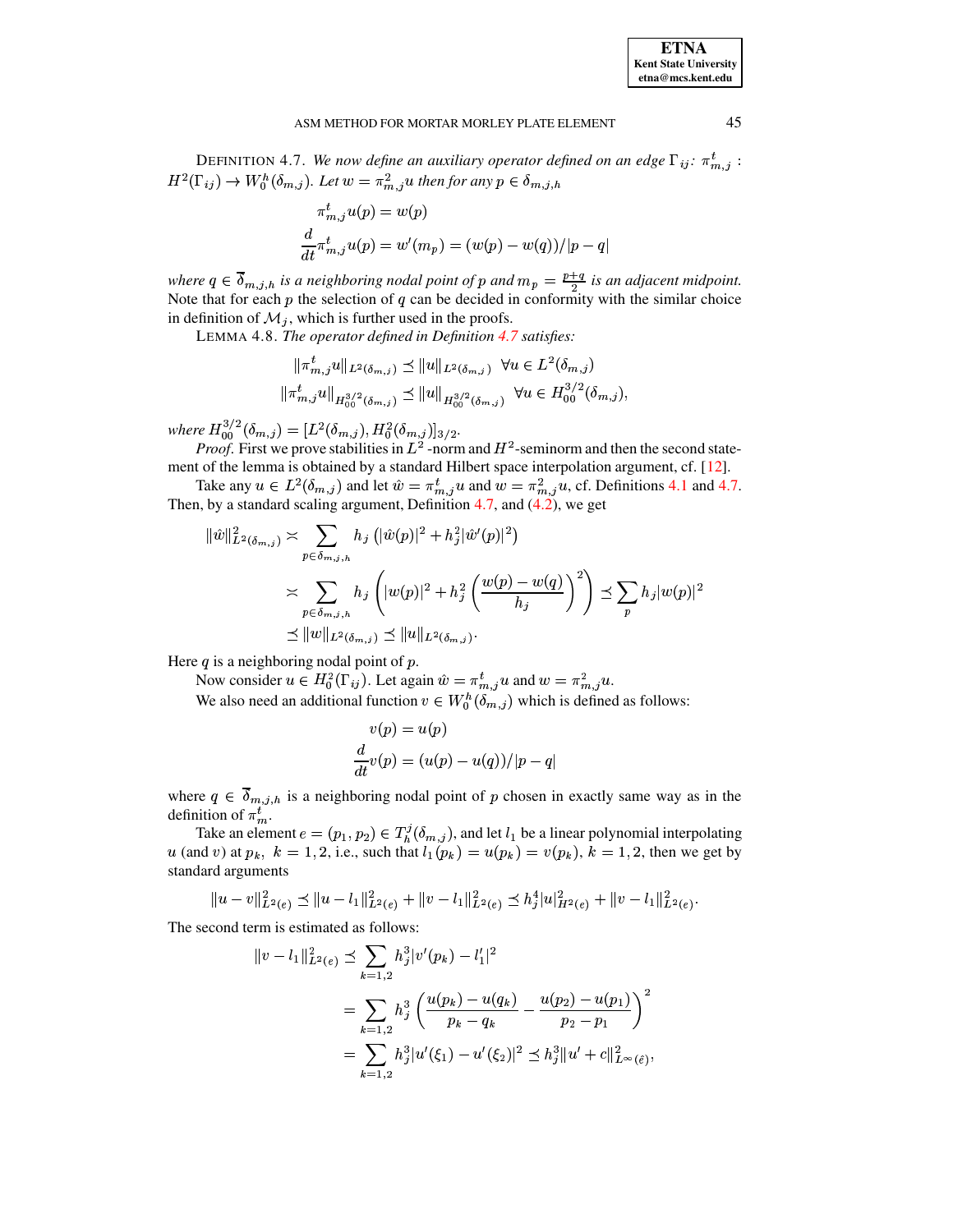where  $\hat{e}$  is a sum of  $e$  and its all neighboring elements,  $\xi_1 \in e$ ,  $\xi_2 \in \hat{e}$ ,  $c$  is any constant, and  $q_k$  are the respective nodal points (as in the definition of  $v$ ).

Then, by a Sobolev embedding  $C^0 \hookrightarrow H^1$  in 1-D, a quotient space argument, and a scaling argument we get

(4.3) 
$$
||u - v||_{L^{2}(e)}^{2} \preceq h_{j}^{4}||u||_{H^{2}(\hat{e})}^{2}.
$$

<span id="page-12-1"></span><span id="page-12-0"></span>Now we estimate

(4.4) 
$$
|\hat{w}|_{H^2(\delta_m)} \leq |\hat{w} - v|_{H^2(\delta_m)} + |v|_{H^2(\delta_m)}.
$$

For the second term we get

$$
|v|_{H^2(\delta_m)}^2=\sum_{e\in T_h^j(\delta_{m,j})}|v-I_{1,h}u|_{H^2(e)}^2,
$$

where  $I_{1,h}$  is a piecewise linear interpolant defined on  $T_h^{\jmath}(\delta_{m,j})$ . If we  $(\delta_{m,j})$ . If we consider an element  $e \in T_h^j(\delta_{m,j})$  then by  $(\delta_{m,j})$  then by an inverse inequality, [\(4.3\)](#page-12-0), and the well known properties of  $I_{1,h}$  we have

$$
|v-I_{1,h}u|_{H^2(e)}^2 \leq h_j^{-4}||v-I_{1,h}u||_{L^2(e)}^2 \leq h_j^{-4}(||v-u||_{L^2(e)}^2 + ||u-I_{1,h}u||_{L^2(e)}^2) \leq |u|_{H^2(e)}^2,
$$

where  $\hat{e}$  is a sum of e and its all neighboring elements. Summing over all  $e \in T_h^1(\delta_{m,j})$  ends  $(\delta_{m,j})$  ends the estimate of the second term because every element is counted three times at most.

Thus to get the stability of  $\pi_m^t$  in  $H^2$  seminorm it suffices to estimate the first term in [\(4.4\)](#page-12-1). By an inverse inequality, and again the fact that  $u(p) = v(p)$  and  $w(p) = \hat{w}(p)$  we have

$$
\begin{split} |\hat{w} - v|_{H^2(\delta_m)}^2 &\le h_j^{-4} \|\hat{w} - v\|_{L^2(\delta_m)}^2 \asymp h_j^{-3} \sum_{p \in \delta_{m,j,h}^V} |\hat{w}(p) - v(p)|^2 + h_j^2 |\hat{w}'(p) - v'(p)|^2 \\ &\le h_j^{-3} \sum_{p \in \delta_{m,j,h}^V} |w(p) - u(p)|^2 = h_j^{-3} \sum_{p \in \delta_{m,j,h}^V} |\pi_{m,j}^2 u(p) - I_{2h_j,2} u(p)|^2 \\ &\asymp h_j^{-4} \|\pi_{m,j}^2 u - I_{2h_j,2} u\|_{L^2(\delta_m)}^2, \end{split}
$$

where  $I_{2h_j,2}$  is a piecewise quadratic interpolant defined over the  $2h_j$ -mesh of  $\delta_{m,j}$ . (Note that  $I_{2h_j,2}u(p) = u(p)$ ).

Now note that from Definition [4.1](#page-8-2) it holds that  $I_{h_j,2}u = \pi_{m,j}^2 I_{h_j,2}u$ , and thus by [\(4.2\)](#page-8-3) and well-known properties of  $I_{h_i, 2}$  we get

$$
\begin{aligned} \|\pi_{m,j}^2 u - I_{h_j,2} u\|_{L^2(\delta_m)} &= \|\pi_{m,j}^2 (u - I_{h_j,2} u)\|_{L^2(\delta_m)} \\ &\le \|u - I_{h_j,2} u\|_{L^2(\delta_m)} \le h_j^2 \|u\|_{H^2(\delta_m,j)}. \end{aligned}
$$

The proof of the stability in  $H^2$  norm is completed.

The  $H_{00}^{3/2}$  case follows by an interpolation argument, e.g. cf. [\[12\]](#page-20-18).

We also need an auxiliary operator defined on the trace space.

DEFINITION 4.9. *We now define an auxiliary operator*  $\pi_{s,i}^n : H^1(\Gamma_{ij}) \to L^2(\delta_{s,j}).$ Let  $w = Q_{s,i}$  *u* for  $Q_{s,i}$  the  $L^2$  orthogonal projection onto piecewise constant functions on  $T_h^j(\delta_{s,j})$ , then le  $(\delta_{s,j})$ , then let  $\pi_{s,j}^n u$  be a piecewise quadratic continuous function defined over the  $h_j$ *mesh* of  $\delta_{s,j}$  *defined by its values at interior nodal points p and midpoints m.* 

<span id="page-12-2"></span>
$$
\begin{array}{ll} \pi_{s,j}^n u(p) = w(m_p) & \quad \forall p-\text{nodal point} \\ \pi_{s,j}^n u(m) = w(m) & \quad \forall m-\text{midpoint}, \end{array}
$$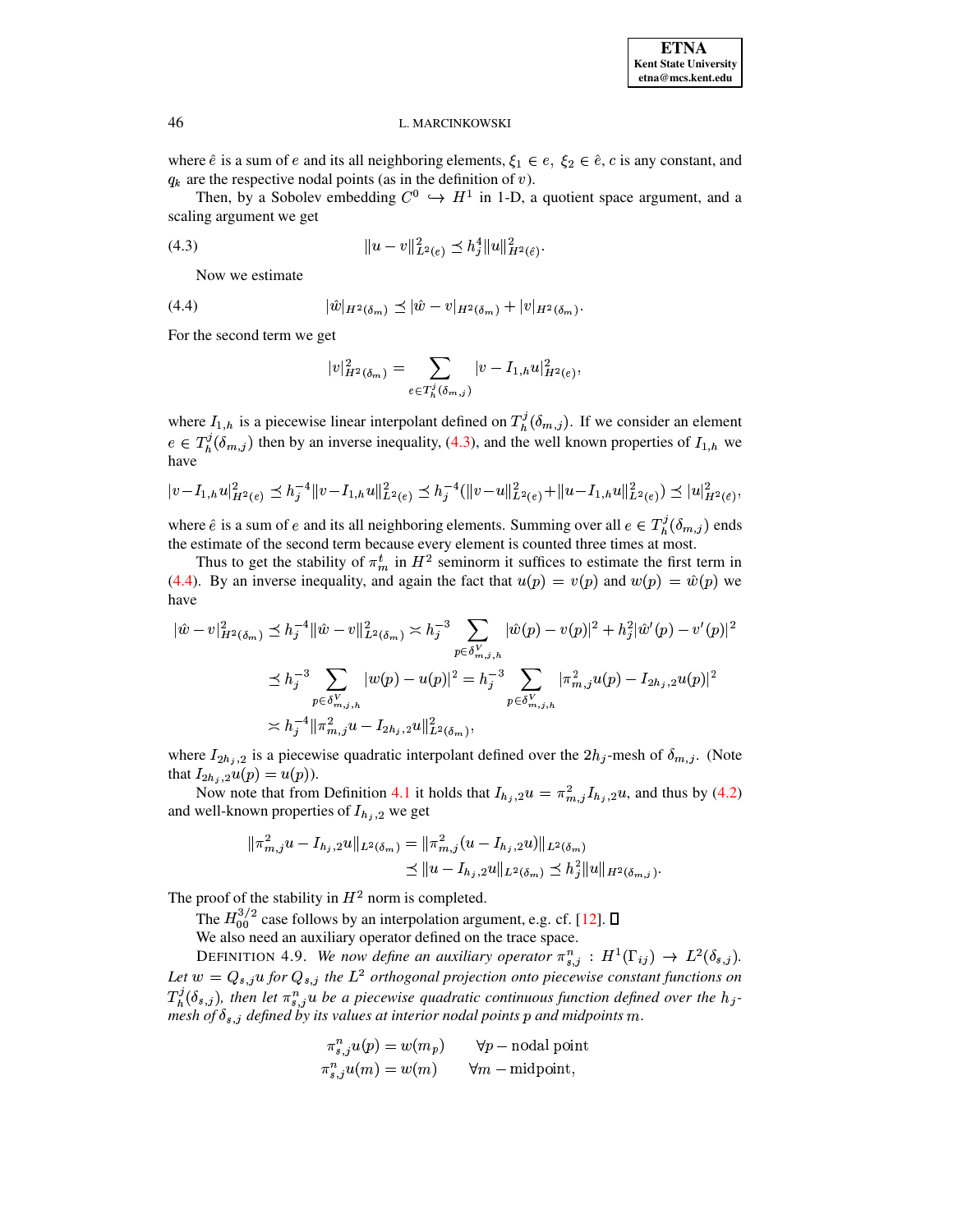<span id="page-13-4"></span>where  $m_p$  is any midpoint of an element of  $T_h^{\jmath}(\delta_{s,j})$  of which p is an end. The choice of  $m_p$  for each  $p$  is decided in conformity with the similar situation in definition of  $\mathcal{M}_i$  and  $\pi^t$ .

LEMMA 4.10. The operator defined in Definition 4.9 satisfies:

$$
\begin{aligned} \| \pi_{s,j}^n u \|_{L^2(\delta_{s,j})} &\le \| u \|_{L^2(\delta_{s,j})} \ \forall u \in L^2(\delta_{m,j}) \\ \| \pi_{s,j}^n u \|_{H_{00}^{1/2}(\delta_{s,j})} &\le \| u \|_{H_{00}^{1/2}(\delta_{s,j})} \ \forall u \in H_{00}^{1/2}(\delta_{s,j}). \end{aligned}
$$

*Proof.* The lines of the proof basically have the same structure as those of the proof of Lemma 4.8; see also the proof of Lemma 3.5 in [24].  $\Box$ 

<span id="page-13-5"></span>LEMMA 4.11. Let  $u \in \tilde{V}^h$  be a discrete biharmonic function which is zero at all degrees of freedom on the boundary nodes except on the open mortar  $\gamma_{m,i} = \Gamma_{ij}$  and its corresponding slave  $\delta_{m,j} = \Gamma_{ij}$ . Then we have

$$
\rho_j|u_j|_{H_h^2(\Omega_j)}^2 \preceq \rho_i|u_i|_{H_h^2(\Omega_i)}^2.
$$

*Proof.* Let  $M_k u, k = i, j$  be defined in such a way that  $Tr \nabla M_k u = 0$  on  $\partial \Omega_k \setminus \Gamma_{ij}$ ; cf. Remark 4.1. Then we get by Lemma 4.5

<span id="page-13-3"></span>
$$
(4.5) \t\t |u|_{H_h^2(\Omega_j)}^2 \preceq |\mathcal{M}_j u|_{H^2(\Omega_j)}^2 \preceq |\mathcal{M}_j u|_{H_0^{\delta/2}(\delta_{m,j})}^2 + |\partial_n \mathcal{M}_j u|_{H_0^{\delta/2}(\delta_{m,j})}^2.
$$

We estimate both terms independently.

First we get

<span id="page-13-0"></span>
$$
(4.6) \|\mathcal{M}_j u\|_{H_{00}^{3/2}(\delta_{m,j})}^2 \leq \|\mathcal{M}_j u_j - \pi_{m,j}^t \mathcal{M}_i u_i\|_{H_{00}^{3/2}(\delta_{m,j})}^2 + \|\pi_{m,j}^t \mathcal{M}_i u_i\|_{H_{00}^{3/2}(\delta_{m,j})}^2
$$

The second term can be estimated using Lemma 4.8, the trace theorem and Lemma 4.4 as follows:

<span id="page-13-1"></span>
$$
(4.7) \quad \|\pi_{m,j}^t \mathcal{M}_i u_i\|_{H^{3/2}_{00}(\delta_{m,j})} \preceq \|\mathcal{M}_i u_i\|_{H^{3/2}_{00}(\delta_{m,j})} \preceq |\mathcal{M}_i u_i|_{H^2(\Omega_i)} \asymp |u_i|_{H^2_h(\Omega_i)}.
$$

Note that the tangential (normal) trace of  $\mathcal{M}_i u_i$  on each edge is solely defined by the values of  $u_j$  at vertices of  $T_h^j(\delta_{m,j})$ . Thus we can properly define  $\mathcal{M}_j w$  for any  $w \in C(\overline{\delta}_{m,j})$ (or any  $w \in L^2(\delta_{m,j})$  which has uniquely defined values at vertices on this slave). Using this we see that the tangential trace  $\mathcal{M}_j u_j$  on  $\delta_{m,j}$  equals  $\mathcal{M}_j u_j = \mathcal{M}_j \pi_{m,j}^2 I_{2h_i,2} u_i$  by the mortar condition  $(2.1)$  and Definition 4.3.

Let  $w = \mathcal{M}_j u_j - \pi^t_{m,j} \mathcal{M}_i u_i = \mathcal{M}_j(\pi^2_{m,j} I_{2h_i,2} u_i - \pi^t_{m,j} \mathcal{M}_i u_i) \in L^2(\delta_{m,j}).$  Now we recall Definitions 4.3 and 4.7 and have

$$
w(p) = [\pi_{m,j}^2 (I_{2h_i,2} - M_i)u_i](p)
$$
  

$$
\frac{d}{dt}w(p) = [\frac{d}{dt}\pi_{m,j}^2 (I_{2h_i,2} - M_i)u_i](m_p)
$$

where  $m_p$  is an adjacent midpoint. (Here we have the same choices of this midpoint in the both definitions!). This yields  $w = \pi_{m,j}^t (I_{2h_i,2} - M_i) u_i$ . Additionally we have  $I_{2h_i,2} M_i u_i =$  $I_{2h_i,2}u_i.$ 

Thus by Lemma 4.8 and an inverse inequality we conclude that

<span id="page-13-2"></span>
$$
\|w\|_{H_0^{3/2}(\delta_{m,j})} \le \|\pi_{m,j}^t(I_{2h_i,2} - \mathcal{M}_i)u_i\|_{H_0^{3/2}(\delta_{m,j})}
$$
  
\n
$$
\le \|I_{2h_i,2}u_i - \mathcal{M}_i u_i\|_{H_0^{3/2}(\delta_{m,j})}
$$
  
\n
$$
\le h_i^{-3/2} \|I_{2h_i,2} \mathcal{M}_i u_i - \mathcal{M}_i u_i\|_{L^2(\Gamma_{ij})}
$$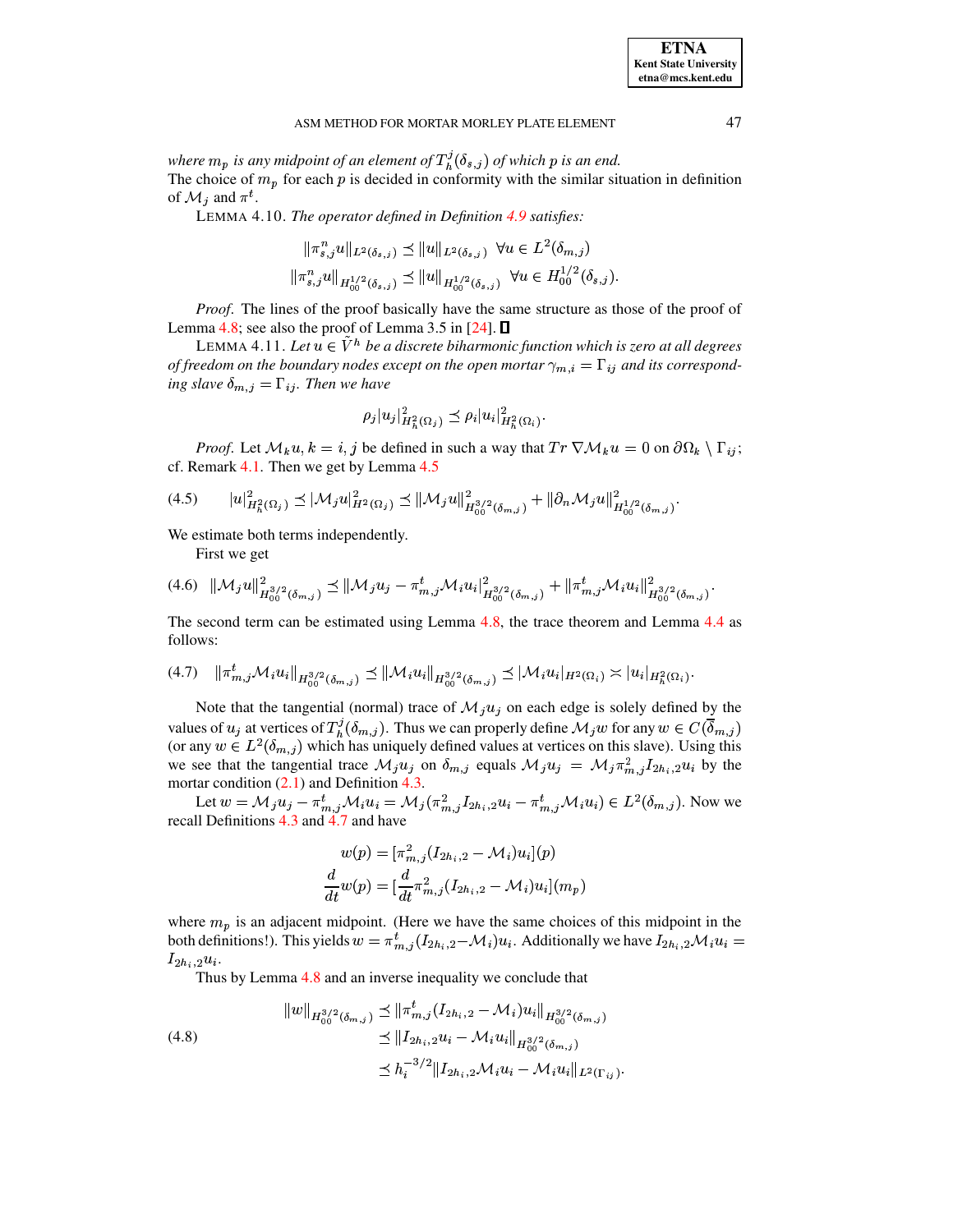## **ETNA Kent State University**  $etna@mcs. kent.edu$

#### L. MARCINKOWSKI

Using standard properties of a piecewise quadratic interpolant, the trace theorem and Lemma 4.4 we conclude that

$$
\|I_{2h_i,2}\mathcal{M}_i u_i - \mathcal{M}_i u_i\|_{L^2(\Gamma_{ij})} \preceq h_i^{3/2} \|\mathcal{M}_i u_i\|_{H_{00}^{3/2}(\Gamma_{ij})}
$$
  

$$
\preceq h_i^{3/2} |\mathcal{M}_i u_i|_{H^2(\Omega_i)} \asymp h_i^{3/2} |u_i|_{H_h^2(\Omega_i)},
$$

which together with (4.6), (4.7), and (4.8) gives us the bound of  $\|\mathcal{M}_j u\|_{H_{00}^{3/2}(\delta_{m,j})}^2$ .

Now we have to estimate the second term in  $(4.5)$ .

<span id="page-14-0"></span>
$$
(4.9) \qquad \|\partial_n \mathcal{M}_j u_j\|_{H_{00}^{1/2}(\delta_{m,j})} \le \|\partial_n \mathcal{M}_j u_j - \pi_{m,j}^n \partial_n \mathcal{M}_i u_i\|_{H_{00}^{1/2}(\delta_{m,j})} + + \|\pi_{m,j}^n \partial_n \mathcal{M}_i u_i\|_{H_{00}^{1/2}(\delta_{m,j})}
$$

By Lemma  $4.10$ , a trace theorem and Lemma  $4.4$  we get the estimate of the second term:

<span id="page-14-1"></span>
$$
(4.10) \|\pi_{m,j}^n \partial_n \mathcal{M}_i u_i\|_{H_{00}^{1/2}(\delta_{m,j})} \preceq \|\partial_n \mathcal{M}_i u_i\|_{H_{00}^{1/2}(\delta_{m,j})} \preceq |\mathcal{M}_i u_i|_{H^2(\Omega_i)} \asymp |u_i|_{H^2_h(\Omega_i)}.
$$

We now estimate the first term in (4.9), i.e.,  $\|\partial_n \mathcal{M}_j u_j - \pi_{m,j}^n \partial_n \mathcal{M}_i u_i\|_{H_{00}^{1/2}(\delta_{m,j})}$ . Let  $z = \partial_n \mathcal{M}_j u_j - \pi_{m,j}^n \partial_n \mathcal{M}_i u_i$ . We have by an inverse inequality

$$
||z||_{H_{00}^{1/2}(\delta_{m,j})}^2 \leq h_j^{-1} ||z||_{L^2(\delta_{m,j})}^2 \asymp \sum_{x \in \delta_{m,j,h}^M} |z(x)|^2 + \sum_{p \in \delta_{m,j,h}^V} |z(p)|^2.
$$

By Definitions  $4.3$  and  $4.9$  we have

$$
\partial_n \mathcal{M}_j u_j(p) = \partial_n u_j(x_p)
$$
 and  $\pi_{m,j}^n \partial_n \mathcal{M}_i u_i(p) = Q_{m,j} (\partial_n \mathcal{M}_i u_i)(x_p),$ 

where  $x_p$  is an adjacent midpoint for a vertex  $p \in \delta_{m,j,h}^V$ .

Note that  $\partial_n u$  is linear over e a 1-D element of  $T_h^j(\delta_{m,j})$  with x as the midpoint, hence, cf.  $(3.3)$ ,

$$
\partial_n u_j(x) = |e|^{-1} \int_e \partial_n u_j(s) \, ds = Q_{m,j} \partial_n u_j(x) = Q_{m,j} \psi_i(x),
$$

where  $\psi_i$  is a piecewise constant functions on  $T_h^i(\gamma_{m,i})$  as in (3.1). The last equality follows from the mortar condition  $(3.1)$ .

Thus we can conclude that

$$
\begin{array}{rcl}\nz(p) & = & z(x_p) = Q_{m,j}(\psi_i)(x_p) - Q_{m,j}\partial_n \mathcal{M}_i u_i(x_p), \\
z(x) & = & Q_{m,j}(\psi_i)(x) - Q_{m,j}\partial_n \mathcal{M}_i u_i(x), \\
x \in \delta_{m,j,h}^M,\n\end{array}
$$

where  $x_p$  is an adjacent midpoint of a vertex  $p$ , and thus

$$
||z||_{H_{00}^{1/2}(\delta_{m,j})}^2 \preceq \sum_{x \in \delta_{m,j,h}^M} |z(x)|^2 = \sum_{x \in \delta_{m,j,h}^M} |Q_{m,j}(\psi_i - \partial_n \mathcal{M}_i u_i)(x)|^2
$$
  

$$
\asymp h_j^{-1} ||Q_{m,j}(\psi_i - \partial_n \mathcal{M}_i u_i)||_{L^2(\delta_{m,j})}^2 \leq h_j^{-1} ||\psi_i - \partial_n \mathcal{M}_i u_i||_{L^2(\delta_{m,j})}^2
$$
  

$$
\preceq h_j^{-1} ||\psi_i - \partial_n u_i||_{L^2(\delta_{m,j})}^2 + h_j^{-1} ||\partial_n u_i - \partial_n \mathcal{M}_i u_i||_{L^2(\delta_{m,j})}^2
$$

Because  $\psi_i$  is the orthogonal  $L^2$  projection of  $\partial_n u_i$  onto the space of piecewise constant functions on  $T_h^i(\gamma_{m,i})$ , by a trace theorem, a scaling argument, and a quotient space argument, we get in a standard way that  $\|\psi_i - \partial_n u_i\|_{L^2(\delta_{m,j})}^2 \preceq h_i|u_i|_{H_h^2(\Omega_i)}^2$ .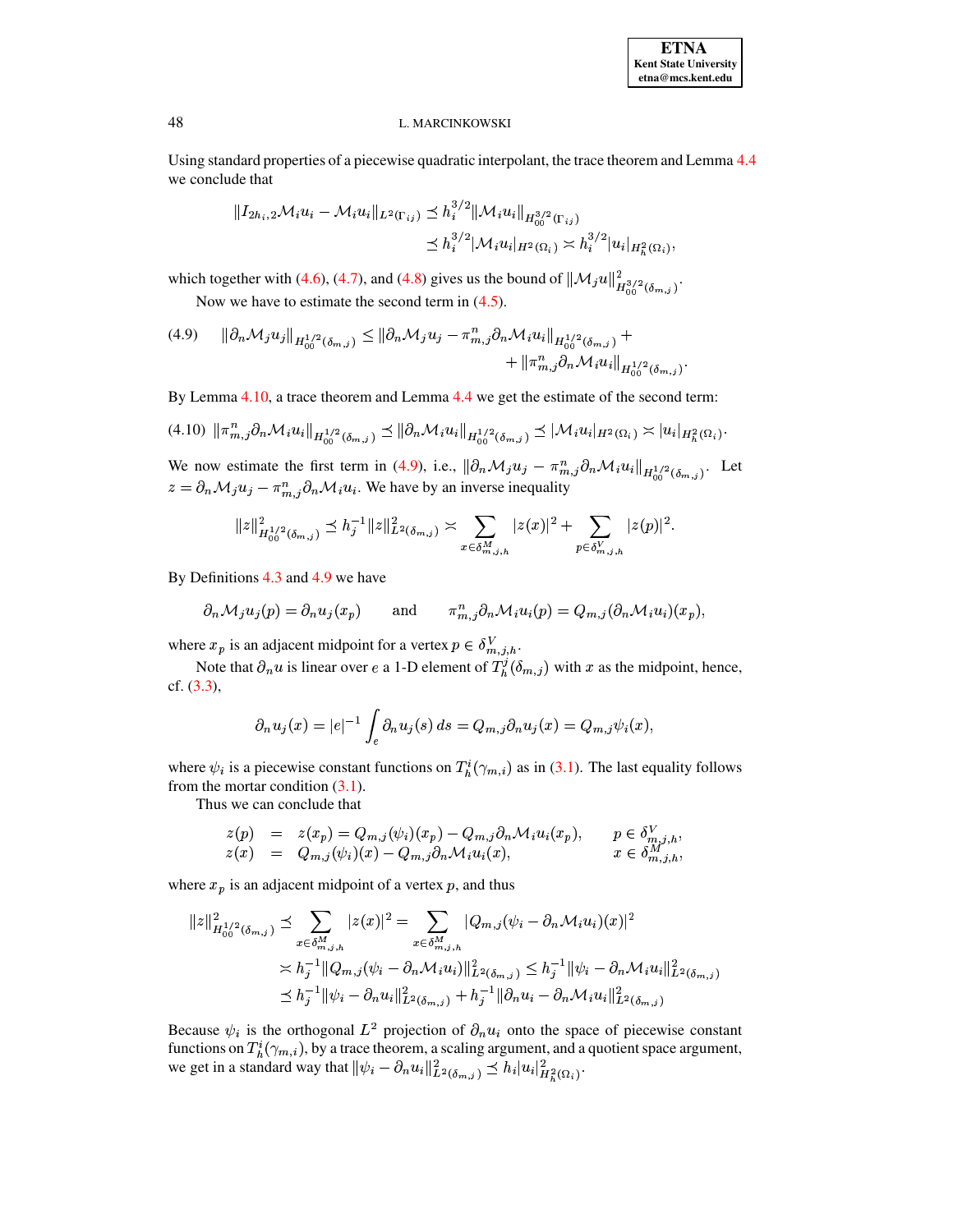Thus, Lemma 4.4 applied to the second term, and  $h_i \leq h_j$  yields

<span id="page-15-1"></span>
$$
(4.11) \t\t ||\partial_n \mathcal{M}_j u_j - \pi_{m,j}^n \partial_n \mathcal{M}_i u_i||_{H_{00}^{1/2}(\delta_{m,j})} \preceq |u_i|_{H_h^2(\Omega_i)}
$$

Finally, (4.9), (4.10), and (4.11) yield the proper bound of  $\|\partial_n \mathcal{M}_j u\|_{H^{1/2}(\delta_{m,j})}$ , what together with the assumption on the coefficients on each interface  $\Gamma_{ij} = \gamma_{m,i} = \delta_{m,j}$ , i.e.,  $\rho_i \ge \rho_j$ , ends the proof.  $\square$ 

<span id="page-15-0"></span>REMARK 4.2. In the end of proof of Lemma 4.11 Assumptions A.1 and A.2, cf. page 36 in Section 2, are used to bound the factor

$$
\frac{h_i}{h_j} \frac{\rho_j}{\rho_i},
$$

by a constant. Thus a good practical alternative to A.2 seems (cf.  $[34]$ ) to be

$$
\frac{h_i}{h_j} \asymp \left(\frac{\rho_i}{\rho_j}\right)^\lambda, \qquad 0 \le \lambda \le 1,
$$

<span id="page-15-2"></span>in the case when A.2 does not hold.

Here the master side of an edge  $\Gamma_{ij}$  is  $\gamma_{m,i} \subset \partial \Omega_i$  with the slave  $\delta_{m,j} \subset \partial \Omega_j$ . LEMMA 4.12. Let  $u_0 \in V_0$ , then it holds that

$$
|u_0|_{H_h^2(\Omega_i)}^2 \preceq \left(1 + \log\left(\frac{H_i}{h_i}\right)\right) \sum_{\Gamma_{ij} \subset \partial\Omega_i} |\overline{\psi}_{\Gamma_{ij}} - \partial_n I_H u_0|_{\Gamma_{ij}}|^2,
$$

where  $\overline{\psi}_{\Gamma_{ij}}$  is a constant value taken by the normal derivative of  $u_0$  at all midpoints of elements of  $T^i_h(\Gamma_{ij})$  and  $\partial_n I_H u_{0|\Gamma_{ij}}$  is the trace of the normal derivative of the linear interpolant of  $u_0$  defined by the values of  $u_0$  at the vertices of  $\Omega_i$  (also taking constant value on a given edge).

*Proof.* First note that  $|u_0|_{H_h^2(\Omega_i)} = |u_0 - I_H u_0|_{H_h^2(\Omega_i)}$ . Let  $w = u_0 - I_H u_0$  and we see that  $w(x) = 0$  for all vertices  $x \in \partial \Omega_{i,h}^V$  and  $\partial_n w(m) = \overline{\psi}_{\Gamma_{ij}} - \partial_n I_H u_{0 \mid \Gamma_{ij}} = Const$  for midpoints on an edge  $\Gamma_{ij}$ , what follows from the definition of  $V_0$ . Let further  $c_{ij}$  =

 $\overline{\psi}_{\Gamma_{ij}} - \partial_n I_H u_0 |_{\Gamma_{ij}} = Const.$ <br>We can split w as follows  $w = \sum_{\Gamma_{ij} \subset \partial \Omega_i} w_{ij}$ , where  $w_{ij}$  is discrete biharmonic function defined by the values of respective degrees of freedom on  $\partial\Omega_i$ :

$$
w_{ij}(x) = 0 \quad x \in \partial \Omega_{i,h}^V
$$

$$
\partial_n w_{ij}(m) = \begin{cases} \partial_n w(m) & m \quad \text{midpoint on } \Gamma_{ij}, \\ 0 & m \quad \text{midpoint on } \partial \Omega_i \setminus \Gamma_{ij}.\end{cases}
$$

The interior degrees of freedom are set by  $(3.6)$ .

We have  $|u_0|_{H_h^2(\Omega_i)} = |u_0 - I_H u_0|_{H_h^2(\Omega_i)} \leq \sum_{\Gamma_{ij} \subset \partial \Omega_i} |w_{ij}|_{H_h^2(\Omega_i)}$ . We estimate each term separately. We can now choose  $\mathcal{M}_i w_{ij}$  in such a way that  $\partial_n \mathcal{M}_i w_{ij} \in H_{00}^{1/2}(\Gamma_{ij});$ cf. Remark 4.1.

Note that  $\partial_t \mathcal{M}_i w_{ij}(m) = (w_{ij}(a) - w_{ij}(b))/(b-a) = 0$  for any midpoint  $m \in \Gamma_{i,j,h}^M$ of a 1-D edge element  $(a, b) \in T_h^i(\Gamma_{ij})$  for any edge  $\Gamma_{ij} \subset \partial \Omega_i$ . Thus from Definition 4.3 it follows that  $w_{ij}(x) = \partial_t \mathcal{M}_i w_{ij}(x) = 0$  for any x which is a midpoint or a vertex in  $\Gamma_{ij,h}$ . As the trace of  $\mathcal{M}_i w_{ij}$  onto  $\Gamma_{ij}$  is a  $C^1$  continuous piecewise cubic function, we can conclude that  $\mathcal{M}_i w_{ij}$  is zero on  $\Gamma_{ij}$ , i.e., in particular  $\partial_t \mathcal{M}_i w_{ij}$  is also zero on  $\Gamma_{ij}$ .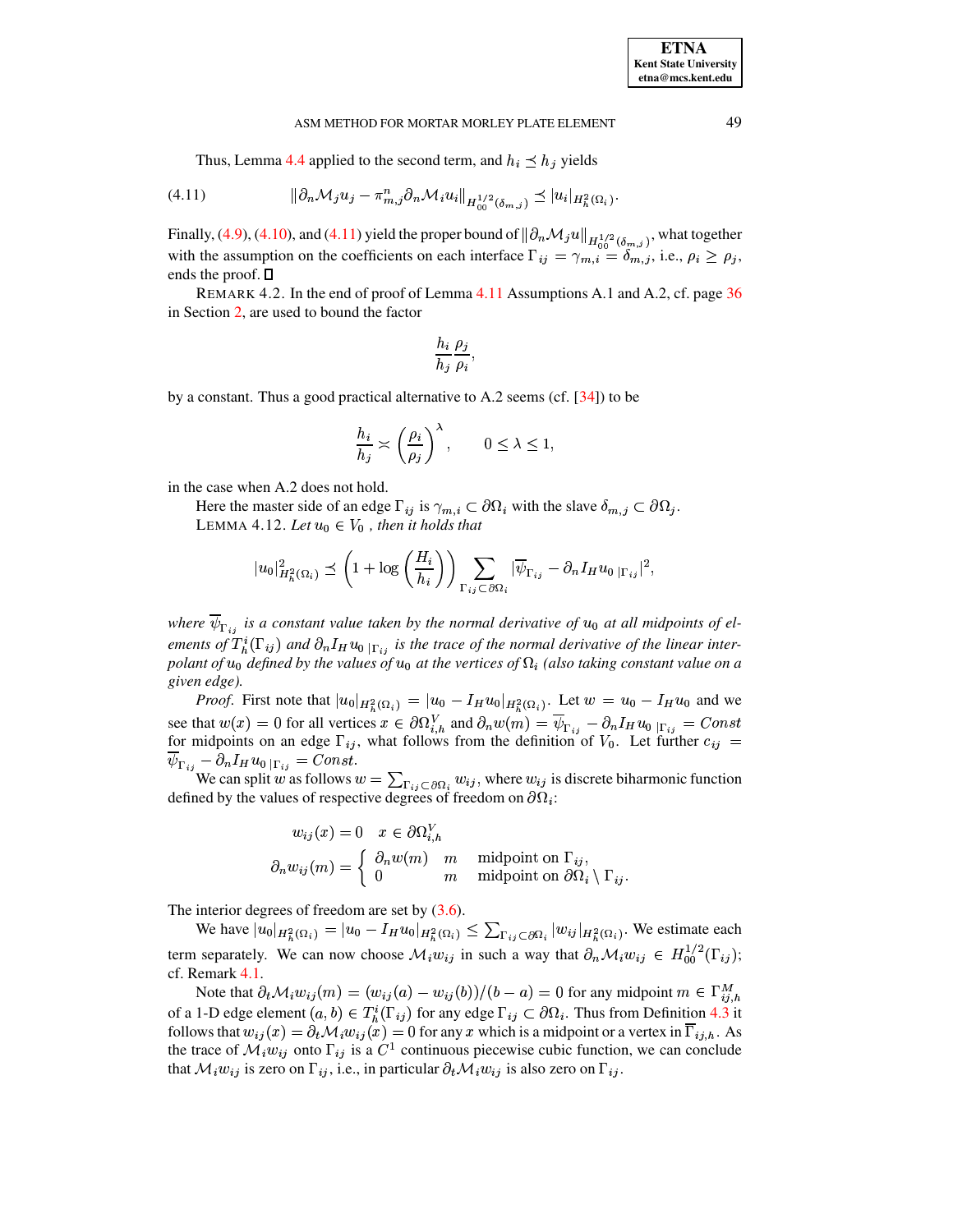By this and Lemma 4.5 we get

$$
|w_{ij}|_{H_h^2(\Omega_i)}^2 \leq \|\partial_t \mathcal{M}_i w_{ij}\|_{H_{00}^{1/2}(\Gamma_{ij})}^2 + \|\partial_n \mathcal{M}_i w_{ij}\|_{H_{00}^{1/2}(\Gamma_{ij})}^2 = \|\partial_n \mathcal{M}_i w_{ij}\|_{H_{00}^{1/2}(\Gamma_{ij})}^2.
$$

Next Lemma 4.6 yields that

$$
\|\partial_n \mathcal{M}_i w_{ij}\|_{H^{1/2}_{00}(\Gamma_{ij})}^2 \preceq |\partial_n \mathcal{M}_i w_{ij}|_{H^{1/2}(\Gamma_{ij})}^2 + \left(1 + \log\left(\frac{H_i}{h_i}\right)\right) \|\partial_n \mathcal{M}_i w_{ij}\|_{L^\infty(\Gamma_{ij})}^2.
$$

By Definition 4.3 and the definition of  $w_{ij}$  we see that

$$
\partial_n \mathcal{M}_i w_{ij}(p) = \partial_n w(m_p) = c_{ij}
$$
 and  $\partial_n \mathcal{M}_i w_{ij}(m) = \partial_n w(m) = c_{ij}$ 

for any  $p \in \Gamma_{ij,h}^V$  and  $m \in \Gamma_{ij,h}^M$ , where  $m_p$  is an adjacent midpoint of p. Thus  $\partial_n \mathcal{M}_i w_{ij}$ is a continuous piecewise quadratic function on the 1-D mesh of  $\Gamma_{ij}$  which equals zero at the ends of this edge and takes the constant value  $c_{ij}$  at all remaining nodal points of  $T_h^i(\Gamma_{ij})$ , in particular it equals the constant  $c_{ij}$  on all elements except two end elements of  $T_h^i(\Gamma_{ij})$ . Hence  $\partial_n \mathcal{M}_i w_{ij} - c_{ij}$  can be nonzero only on the two end elements of  $T_h^i(\Gamma_{ij})$  and  $\|\partial_n \mathcal{M}_i w_{ij}\|_{L^\infty(\Gamma_{ij})}^2 = |c_{ij}|^2$ . This together with an inverse inequality gives us that

$$
|\partial_n \mathcal{M}_i w_{ij}|^2_{H^{1/2}(\Gamma_{ij})} = |\partial_n \mathcal{M}_i w_{ij} - c_{ij}|^2_{H^{1/2}(\Gamma_{ij})} \preceq h_i^{-1} ||\partial_n \mathcal{M}_i w_{ij} - c_{ij}||^2_{L^2(\Gamma_{ij})} \preceq |c_{ij}|^2.
$$

Summing all these estimates yields that

$$
|w_{ij}|_{H_h^2(\Omega_i)}^2 \preceq \left(1 + \log\left(\frac{H_i}{h_i}\right)\right)|c_{ij}|^2 = \left(1 + \log\left(\frac{H_i}{h_i}\right)\right)|\overline{\psi}_{\Gamma_{ij}} - \partial_n I_H u_{0} |_{\Gamma_{ij}}|^2,
$$

which concludes the proof.  $\square$ 

<span id="page-16-0"></span>5. The proof of ASM theorem. The proof is based on the abstract scheme of the ASM method; cf.  $[30]$ . It consists of checking three assumptions. Assumption II is satisfied by the standard coloring argument. Assumption III is satisfied for  $V_0$  and  $V_k$  with  $\omega = 1$  as local bilinear forms equal to the original one and Lemma 4.11 gives the estimate of  $\omega$  for the remaining interface subspaces  $V_{\gamma_m}$ .

<span id="page-16-1"></span>

It remains to check Assumption I which we formulate as a lemma:<br>LEMMA 5.1. For any  $u \in \tilde{V}^H$  there exist  $u_0 \in V_0$ ,  $u_k \in V_k$  and  $u_m \in V_{\gamma_m}$  such that

(5.1) 
$$
u = u_0 + \sum_{k=1}^{N} u_k + \sum_{\gamma_m \subset \Gamma} u_m
$$

and

<span id="page-16-2"></span>
$$
(5.2) \quad b_0(u_0, u_0) + \sum_{k=1}^N a_H(u_k, u_k) + \sum_{\gamma_m \subset \Gamma} b_m(u_m, u_m) \preceq \left(1 + \log\left(\frac{H}{\underline{h}}\right)\right)^2 a_H(u, u).
$$

Then, Lemma 3, Section 5.2 in [30] ends the proof of Theorem 3.4.

*Proof.* We define  $u_0 \,\in V_0$  by setting its values at vertices and constant values taken by the normal derivative of this function on masters:

$$
u_0(c_r) = u(c_r) \quad \text{for } c_r \text{ a crosspoint}
$$
  

$$
u_{0|\gamma_{s,i}} = \overline{\partial_n u_{\gamma_{s,i}}} \quad \forall \gamma_{s,i} = \Gamma_{ij} \subset \Gamma,
$$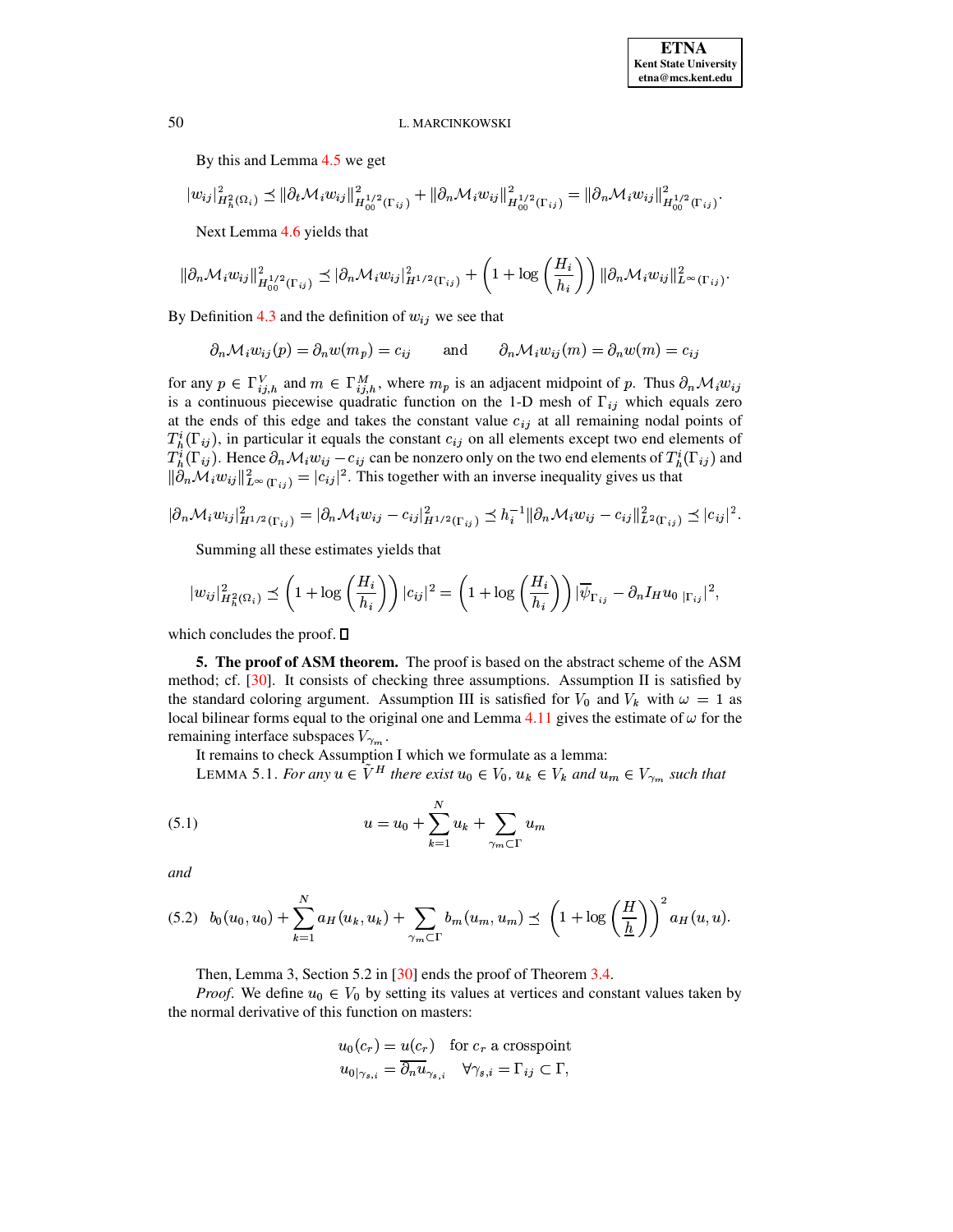where  $\overline{\partial_n u}_{\gamma_{s,i}} = \frac{1}{N_{s,i}} \sum_{m \in \gamma_{s,i,h}^M} \partial_n u(m)$  for  $N_{s,i} = \# \gamma_{s,i,h}^M$  (the number of midpoints of elements of  $T_h^i(\gamma_{s,i})$ ).

Let  $w = u - u_0$  and let  $u_k = (0, ..., 0, \mathcal{P}_k w, 0, ..., 0) \in V_k$  for  $k = 1, ..., N$ , (i.e.,  $u_k = \mathcal{P}_k w$  in  $\Omega_k$  and it is extended as zero onto the other subdomains). Note that  $\mathcal{H}(w \sum_k u_k$ ) =  $\mathcal{H}w$ . Finally we define  $u_s \in V_{\gamma_s}$  by setting

$$
u_s(p) = w(p)
$$
  $p \in \gamma_{s,i,h}^V$  and  $\partial_n u_s(m) = \partial_n w(m)$   $m \in \gamma_{s,i,h}^M$ .

Note that these functions sum to  $u$ , i.e., this decomposition satisfies  $(5.1)$ .

We now estimate  $b_0(u_0, u_0)$ . Lemma 4.12 yields

$$
\left(1 + \log\left(\frac{H_i}{h_i}\right)\right)^{-1} a_{h,i}(u_0, u_0) \preceq \rho_i \sum_{\Gamma_{ij} \subset \partial \Omega_i} |\overline{\psi}_{\Gamma_{ij}} - \partial_n I_H u_0|^2
$$
  
= 
$$
\rho_i \sum_{\gamma_{s,i} = \Gamma_{ij} \subset \partial \Omega_i} |\overline{\partial_n u}_{\gamma_{s,i}} - \partial_n I_H u_{|\Gamma_{ij}}|^2 + \rho_i \sum_{\delta_{r,i} = \Gamma_{ik} \subset \partial \Omega_i} |\overline{\partial_n u}_{\gamma_{r,k}} - \partial_n I_H u_{|\Gamma_{ik}}|^2,
$$

where the first sum is taken over all mortars (masters)  $\gamma_{s,i} = \Gamma_{ij}$  of  $\partial \Omega_i$  and the second over all slaves  $\delta_{r,i} = \gamma_{r,k} = \Gamma_{ik}$ . Note also that  $I_H u_{|\Gamma_{ik}|}$  is defined uniquely by the values of u at the ends of this edge.

Let us first consider a master  $\gamma_{s,i} \subset \partial \Omega_i$ . Let  $z = u - I_H u$ . Then by Schwarz inequality and standard techniques we get

<span id="page-17-1"></span>
$$
(5.3) \sum_{x \in \gamma_{s,i,h}^M} (\partial_n z)(x) \leq \sqrt{N_{s,i}} \left( \sum_{x \in \gamma_{s,i,h}^M} (\partial_n z(x))^2 \right)^{1/2} \preceq N_{s,i} H_i^{-1/2} ||\partial_n z||_{L^2(\Gamma_{ij})}.
$$

Here  $N_{s,i}$  is the number of  $h_i$ -elements of  $T_h^i(\gamma_{s,i})$ . Finally we have

$$
\begin{aligned} |\overline{\partial_n u}_{\gamma_{s,i}} - \partial_n I_H u| &= |\overline{\partial_n z}_{\gamma_{s,i}}| \preceq H_i^{-1/2} \|\partial_n z\|_{L^2(\Gamma_{ij})} \\ &\leq H_i^{-1/2} \left( \|\partial_n \mathcal{M}_i u - \partial_n I_H u\|_{L^2(\Gamma_{ij})} + \|\partial_n \mathcal{M}_i u - \partial_n u\|_{L^2(\Gamma_{ij})} \right). \end{aligned}
$$

Note that

$$
(5.4) \t I_H u = I_H \mathcal{M}_i u
$$

and thus a trace theorem, Lemma 4.4, a scaling argument and a quotient space argument yield that

<span id="page-17-0"></span>
$$
H_i^{-1/2} \|\partial_n \mathcal{M}_i u - \partial_n I_H u\|_{L^2(\Gamma_{ij})} \preceq |\mathcal{M}_i u|_{H^2(\Omega_i)} \asymp |u|_{H^2_h(\Omega_i)}.
$$

Using again Lemma 4.4 directly for the second term we get

$$
H_i^{-1/2} \|\partial_n \mathcal{M}_i u - \partial_n u\|_{L^2(\Gamma_{ij})} \preceq |u|_{H_h^2(\Omega_i)}.
$$

Thus we conclude that

$$
\rho_i|\overline{\partial_n u}_{\gamma_{s,i}}-\partial_n I_Hu|^2\preceq \rho_i|u|_{H_h^2(\Omega_i)}^2.
$$

Proceeding analogously in the case when  $\Gamma_{ik} = \delta_{r,i}$  is a slave of  $\partial \Omega_i$  with associated mortar  $\gamma_{r,k} \subset \partial \Omega_k$  we have

$$
\rho_i|\overline{\partial_n u}_{\gamma_{r,k}}-\partial_n I_H u|^2\preceq \rho_i|u|_{H_h^2(\Omega_k)}^2\leq \rho_k|u|_{H_h^2(\Omega_k)}^2.
$$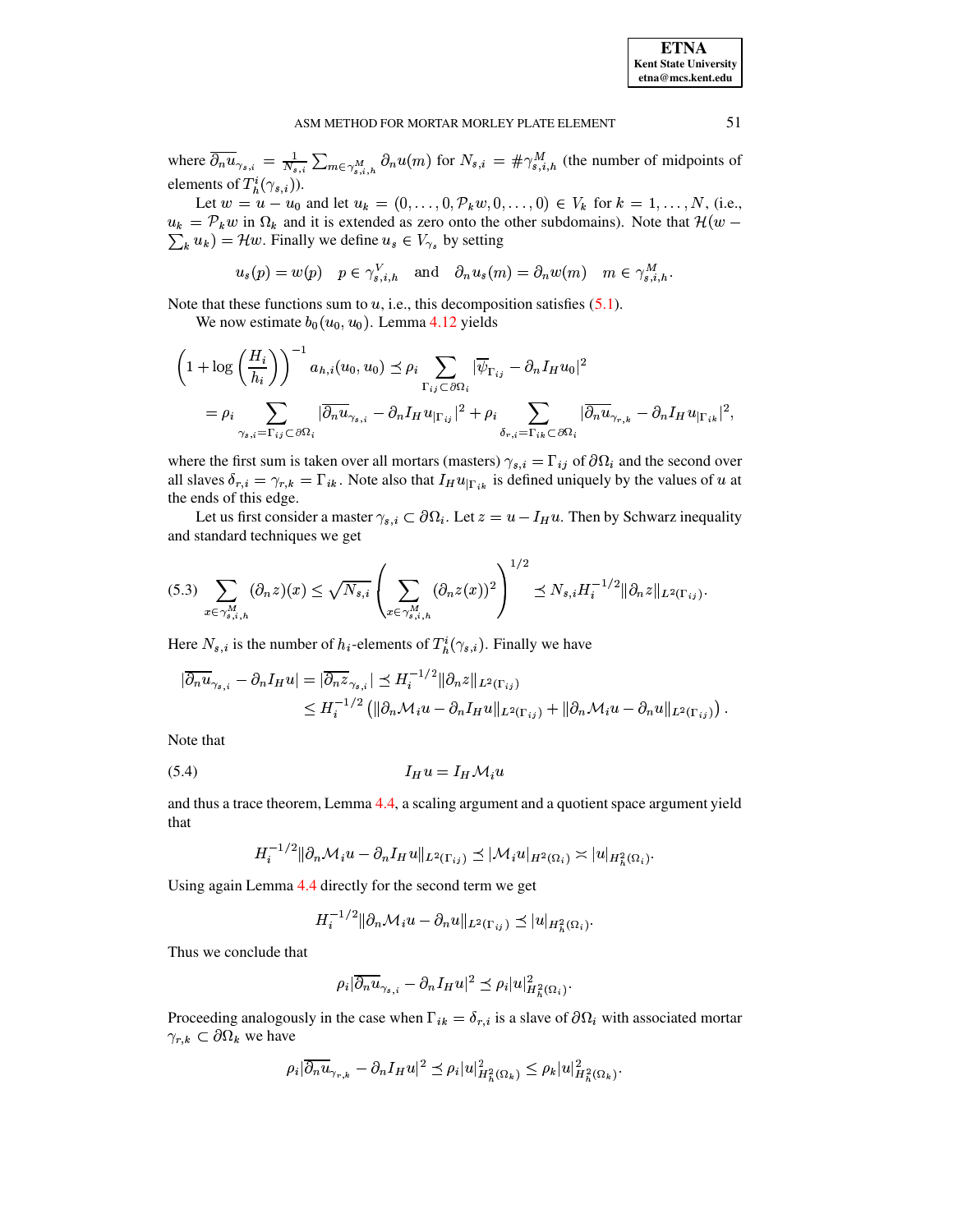We have also used the assumption  $\rho_k \ge \rho_i$ .

Combining these estimates and summing over all mortars and slaves of  $\Omega_i$  and then all domains  $\Omega_i$  gives

<span id="page-18-0"></span>(5.5) 
$$
b_0(u_0, u_0) = a_H(u_0, u_0) \preceq \left(1 + \log\left(\frac{H}{\underline{h}}\right)\right) a_H(u, u).
$$

Next we estimate the terms associated with  $u_k \in V_k$ . By (3.5) we have

$$
\sum_{k=1}^{N} a_H(u_k, u_k) = \sum_{k=1}^{N} a_{k,h}(\mathcal{P}_k w, \mathcal{P}_k w) \le a_H(w, w) \le 2 a_H(u, u) + 2 a_H(u_0, u_0).
$$

This and  $(5.5)$  yields

<span id="page-18-3"></span>(5.6) 
$$
\sum_{k=1}^{N} a_H(u_k, u_k) \preceq \left(1 + \log\left(\frac{H}{\underline{h}}\right)\right) a_H(u, u).
$$

Now let consider a mortar  $\gamma_{s,i}$  which geometrically occupies the place of the interface  $\Gamma_{ij}$ . We have to estimate  $b_s(u_s, u_s) = a_{h,i}(u_s, u_s) = \rho_i |u_s|^2_{H_h^2(\Omega_i)}$ . Because  $u_s$  is discrete biharmonic we can utilize Lemma 4.5 and get

$$
b_s(u_s, u_s) \preceq \rho_i |\nabla \mathcal{M}_i u_s|_{H^{1/2}(\partial \Omega_i)}^2
$$

Note that the tangential and normal traces of  $\mathcal{M}_i$  are equal zero on  $\partial\Omega_i \setminus \gamma_{s,i}$  thus we can conclude that

$$
|u_{s}|_{H_{h}^{2}(\Omega_{i})}^{2} \leq \|\partial_{t} \mathcal{M}_{i} u_{s}\|_{H_{0}^{1/2}(\gamma_{s},i)}^{2} + \|\partial_{n} \mathcal{M}_{i} u_{s}\|_{H_{0}^{1/2}(\gamma_{s},i)}^{2}.
$$

We estimate both terms using Lemma 4.6 and get

<span id="page-18-1"></span>
$$
(5.7) \t|u_{s}|_{H_{h}^{2}(\Omega_{i})}^{2} \preceq |\partial_{t} \mathcal{M}_{i} u_{s}|_{H^{1/2}(\gamma_{s},i)}^{2} + |\partial_{n} \mathcal{M}_{i} u_{s}|_{H^{1/2}(\gamma_{s},i)}^{2} + (1 + \log(H_{i}/h_{i})) \left( \|\partial_{t} \mathcal{M}_{i} u_{s}\|_{L^{\infty}(\gamma_{s},i)}^{2} + \|\partial_{n} \mathcal{M}_{i} u_{s}\|_{L^{\infty}(\gamma_{s},i)}^{2} \right).
$$

We show the bounds for all these terms successively. Note that the tangential trace of  $u_s$ equals to  $u - I_H u$ . Thus the trace theorem, Lemma 4.4, (5.4), a quotient space argument, and a scaling argument yield that

<span id="page-18-2"></span>
$$
(5.8) \qquad |\partial_t \mathcal{M}_i u_s|_{H^{1/2}(\gamma_{s,i})}^2 \preceq \sum_{k=1}^2 H_i^{2(k-2)} |\mathcal{M}_i (u - I_H u)|_{H^k(\Omega_i)}^2 \preceq |u|_{H^2_h(\Omega_i)}^2.
$$

Note that  $\partial_n u_s(m) = \partial_n u(m) - \overline{\partial_n u}_{\gamma_{s,i}}$  for a midpoint  $m \in \gamma_{s,i,h}^M$  and then from Definition 4.3 it follows that  $\partial_n \mathcal{M}_i u_s(x) = \partial_n \mathcal{M}_i u(x) - \overline{\partial_n u}_{\gamma_{s,i}}$  for any nodal point  $x \in$  $\gamma_{s,i,h}$  and  $\partial_n \mathcal{M}_i u_s(a_k) = 0$ ,  $k = 1, 2$ , where  $a_k$  is an end of  $\gamma_{s,i}$ .

Hence we get

$$
\partial_n \mathcal{M}_i u_s = \partial_n \mathcal{M}_i u_{|\gamma_{s,i}} - \overline{\partial_n u}_{\gamma_{s,i}} - \sum_{k=1,2} (\partial_n \mathcal{M}_i u(a_k) - \overline{\partial_n u}_{\gamma_{s,i}}) \psi_{a_k} \quad \text{on} \quad \gamma_{s,i},
$$

where  $\psi_{a_k}$  is a nodal basis function of the finite element space of continuous piecewise quadratic functions defined on  $T_h^i(\gamma_{s,i})$  associated with  $a_k$  - one of the ends of  $\gamma_{s,i}$ , i.e.,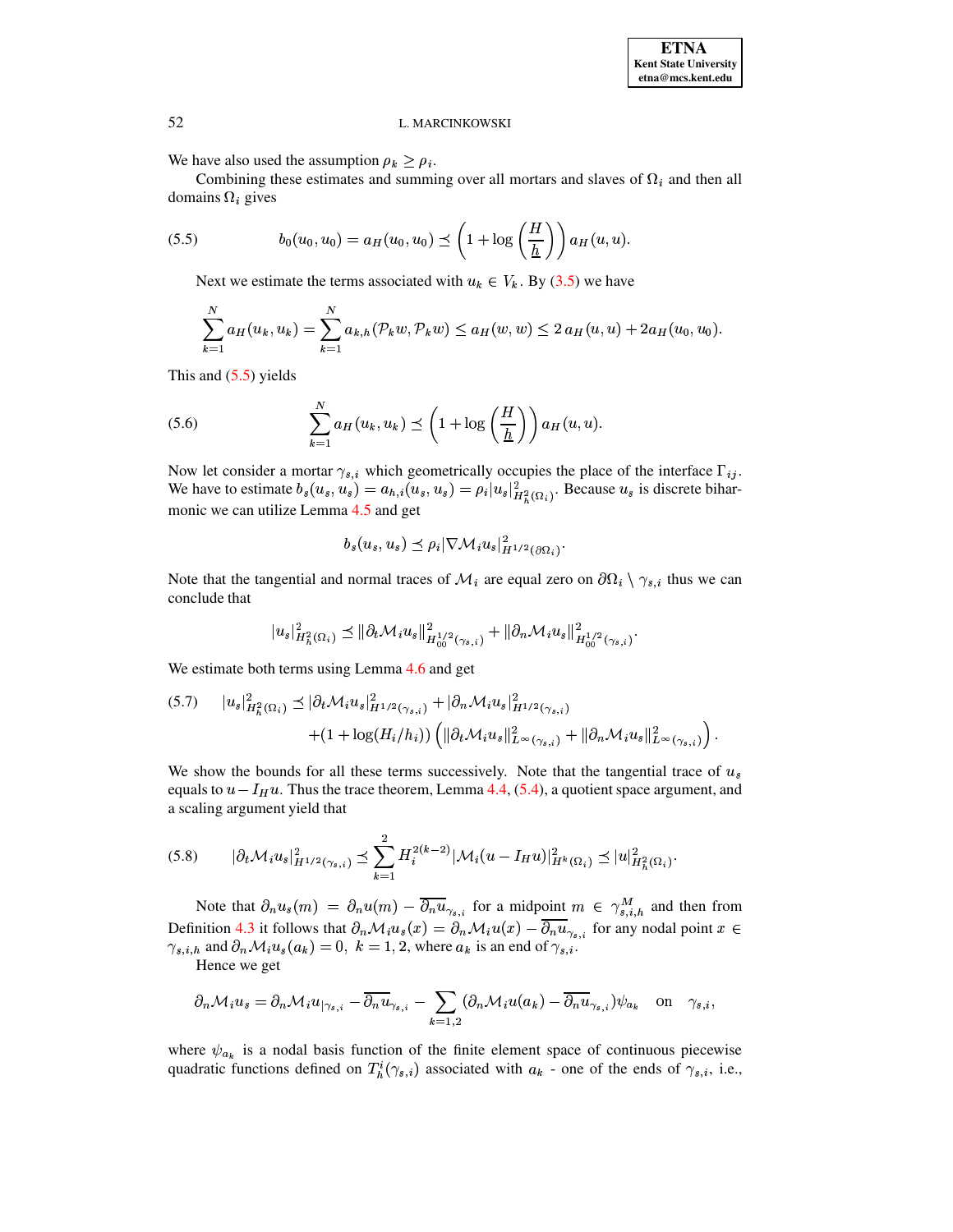$\psi_{a_k}$  is equal to one at  $a_k$  and is equal to zero at all remaining vertices and midpoints of  $\overline{\gamma}_{s,i,h}$ . Note that  $|\psi_{a_k}|_{H^{1/2}(\gamma_{s,i})} \preceq 1$ . Thus we get

<span id="page-19-12"></span>
$$
(5.9) \qquad |\partial_n \mathcal{M}_i u_s|_{H^{1/2}(\gamma_{s,i})} \preceq |\partial_n \mathcal{M}_i u|_{H^{1/2}(\gamma_{s,i})} + ||\partial_n \mathcal{M}_i u - \overline{\partial_n u}_{\gamma_{s,i}}||_{L^{\infty}(\Omega_i)}.
$$

The second term is estimated together with  $\|\partial_n\mathcal{M}_i u_s\|_{L^\infty(\gamma_{s,i})}^2$ , cf. [\(5.11\)](#page-19-11) below, and the first term can be estimated by a trace theorem, and Lemma [4.4](#page-9-2) as follows:

<span id="page-19-13"></span>
$$
(5.10) \t\t |\partial_n \mathcal{M}_i u|_{H^{1/2}(\gamma_{s,i})} \preceq |\mathcal{M}_i u|_{H^2(\Omega_i)} \asymp |u|_{H^2_h(\Omega_i)}.
$$

The last two terms in  $(5.7)$  can be estimate using  $(5.3)$  and standard arguments like discrete Sobolev like inequality, cf. Lemma 4.15 in [\[32\]](#page-20-2):

<span id="page-19-11"></span>
$$
\|\partial_t \mathcal{M}_i u_s\|_{L^{\infty}(\gamma_{s,i})}^2 \le |\mathcal{M}_i(u - I_H u)|_{W^{1,\infty}(\Omega_i)}^2 \le (1 + \log(H_i/h_i))|u|_{H_h^2(\Omega_i)}^2,
$$
  
(5.11) 
$$
\|\partial_n \mathcal{M}_i u_s\|_{L^{\infty}(\gamma_{s,i})}^2 \le \|\partial_n \mathcal{M}_i u - \overline{\partial_n u}_{\gamma_{s,i}}\|_{L^{\infty}(\Omega_i)}^2 \le (1 + \log(H_i/h_i))|u|_{H^2(\Omega_i)}^2.
$$

These estimates together with  $(5.7)$ ,  $(5.8)$ ,  $(5.9)$ , and  $(5.10)$  give

$$
b_s(u_s, u_s) \preceq (1 + \log(H_i/h_i))^2 \rho_i |u|_{H_h^2(\Omega_i)}^2.
$$

Summing by all mortars we get

$$
\sum_{\gamma_s \subset \Gamma} b_s(u_s, u_s) \preceq \sum_{i=1}^N (1 + \log(H_i/h_i))^2 \rho_i |u|_{H_h^2(\Omega_i)}^2 \leq (1 + \log(H/\underline{h}))^2 a_H(u, u).
$$

Finally,  $(5.5)$ ,  $(5.6)$  and the last bound yield  $(5.2)$  what ends the proof.  $\square$ 

**Acknowledgment.** The author would like to thank the anonymous referee for all important and useful comments and suggestions, which helped to improve the paper.

## **REFERENCES**

- <span id="page-19-6"></span>[1] Y. ACHDOU, Y. A. KUZNETSOV, AND O. PIRONNEAU, *Substructuring preconditioners for the*  $Q_1$  *mortar element method*, Numer. Math., 71 (1995), pp. 419–449.
- <span id="page-19-7"></span>[2] Y. ACHDOU, Y. MADAY, AND O. B. WIDLUND, *Iterative substructuring preconditioners for mortar element methods in two dimensions*, SIAM J. Numer. Anal., 36 (1999), pp. 551–580.
- <span id="page-19-3"></span>[3] Z. BELHACHMI, *Nonconforming mortar element methods for the spectral discretization of two-dimensional fourth-order problems*, SIAM J. Numer. Anal., 34 (1997), pp. 1545–1573.
- <span id="page-19-1"></span>[4] F. BEN BELGACEM, *The mortar finite element method with Lagrange multipliers*, Numer. Math., 84 (1999), pp. 173–197. First published as a technical report in 1994.
- <span id="page-19-2"></span>[5] F. BEN BELGACEM AND Y. MADAY, *The mortar element method for three-dimensional finite elements*, RAIRO Modél. Math. Anal. Numér., 31 (1997), pp. 289-302.
- <span id="page-19-0"></span>[6] C. BERNARDI, Y. MADAY, AND A. T. PATERA, *A new nonconforming approach to domain decomposition: the mortar element method*, in Nonlinear partial differential equations and their applications. Collège de France Seminar, Vol. XI (Paris, 1989–1991), vol. 299 of Pitman Res. Notes Math. Ser., Longman Sci. Tech., Harlow, 1994, pp. 13–51.
- <span id="page-19-8"></span>[7] P. E. BJØRSTAD, M. DRYJA, AND T. RAHMAN, *Additive Schwarz methods for elliptic mortar finite element problems*, Numer. Math., 95 (2003), pp. 427–457.
- <span id="page-19-9"></span>[8] D. BRAESS, W. DAHMEN, AND C. WIENERS, *A multigrid algorithm for the mortar finite element method*, SIAM J. Numer. Anal., 37 (1999), pp. 48–69.
- <span id="page-19-5"></span>[9] S. C. BRENNER, *A two-level additive Schwarz preconditioner for nonconforming plate elements*, Numer. Math., 72 (1996), pp. 419–447.
- <span id="page-19-4"></span>[10] , *Two-level additive Schwarz preconditioners for nonconforming finite element methods*, Math. Comp., 65 (1996), pp. 897–921.
- <span id="page-19-10"></span>[11] , *The condition number of the Schur complement in domain decomposition*, Numer. Math., 83 (1999), pp. 187–203.

**ETNA Kent State University etna@mcs.kent.edu**